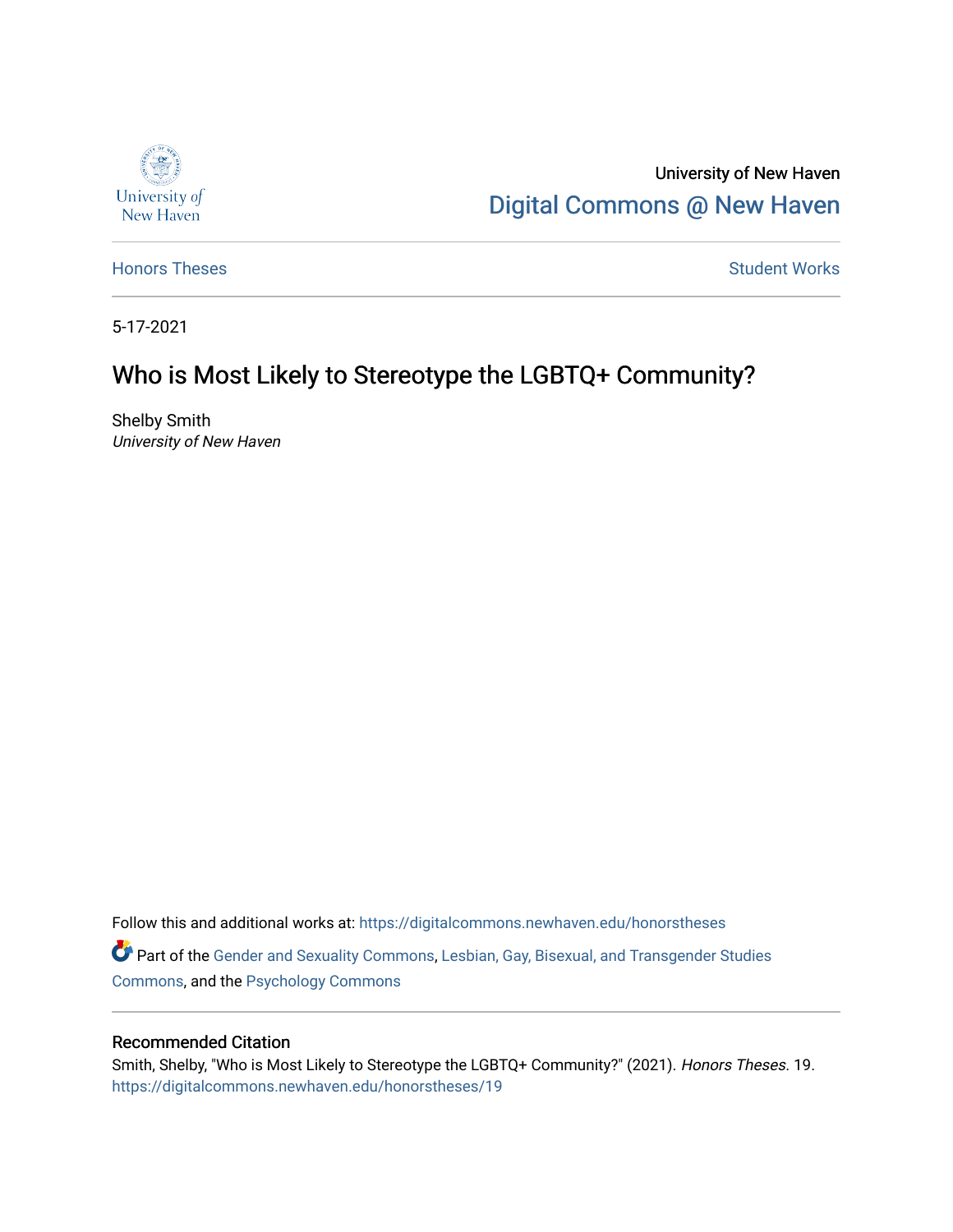University of New Haven Honors Program

## 2020-2021 Honors Thesis

# Who is Most Likely to Stereotype the LGBTQ+ Community?

## Shelby Smith

A thesis presented in partial fulfillment of the requirements of the Undergraduate Honors Program at the University of New Haven.

| Student:                 | Qmith                                   |  |
|--------------------------|-----------------------------------------|--|
| Thesis Advisor:          | (Signaturg)<br>(Signature)              |  |
| Department Chair:        | Guzmán<br>$\mathcal{A}.$<br>(Signature) |  |
| Honors Program Director: | (Signature)                             |  |

\_\_\_\_\_\_\_\_\_\_\_\_\_\_\_\_\_\_\_\_\_\_\_\_\_\_\_\_\_\_\_\_\_ 5/17/21

Date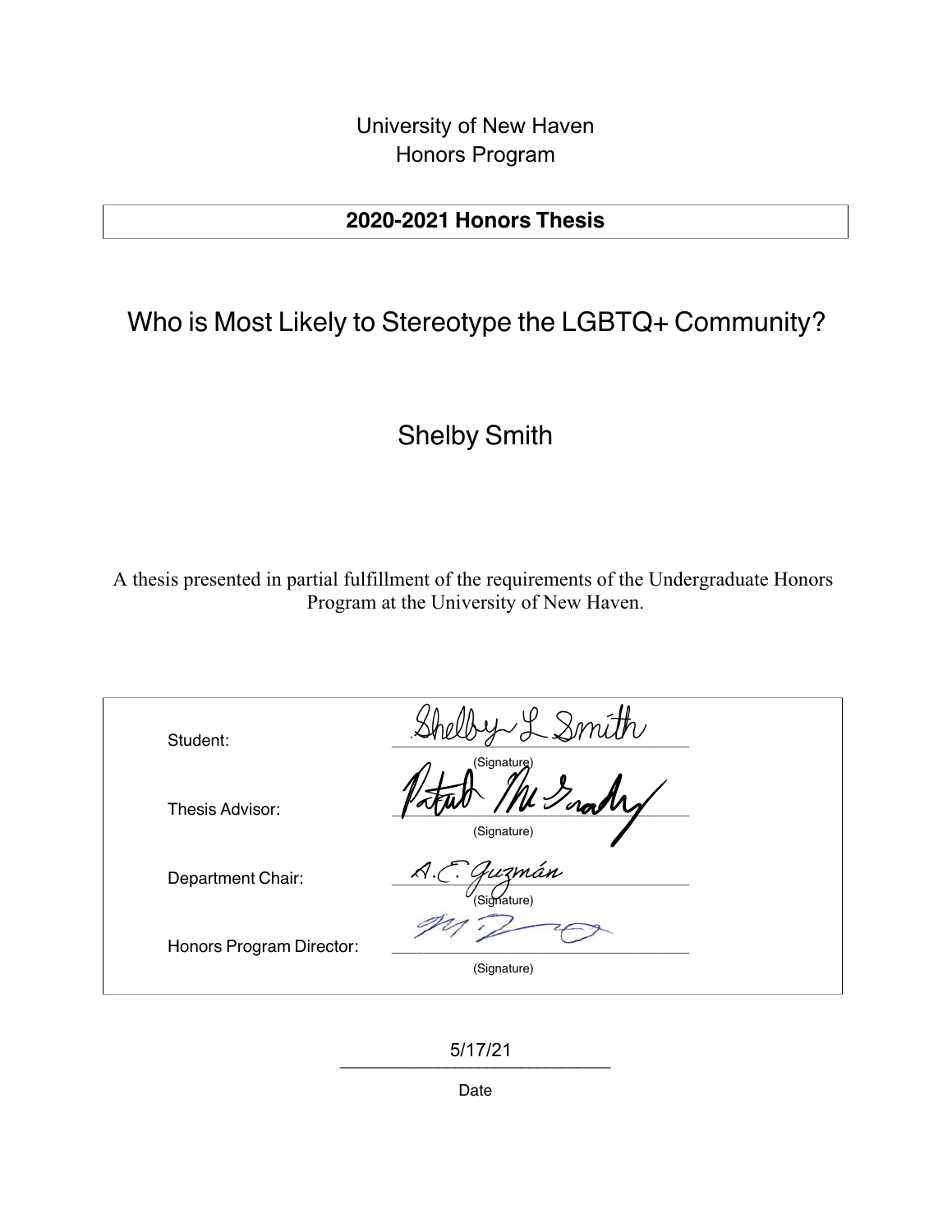### **Who is Most Likely to Stereotype the LGBTQ+ Community?**

Shelby Smith

University of New Haven

Advisor: Dr. Patrick McGrady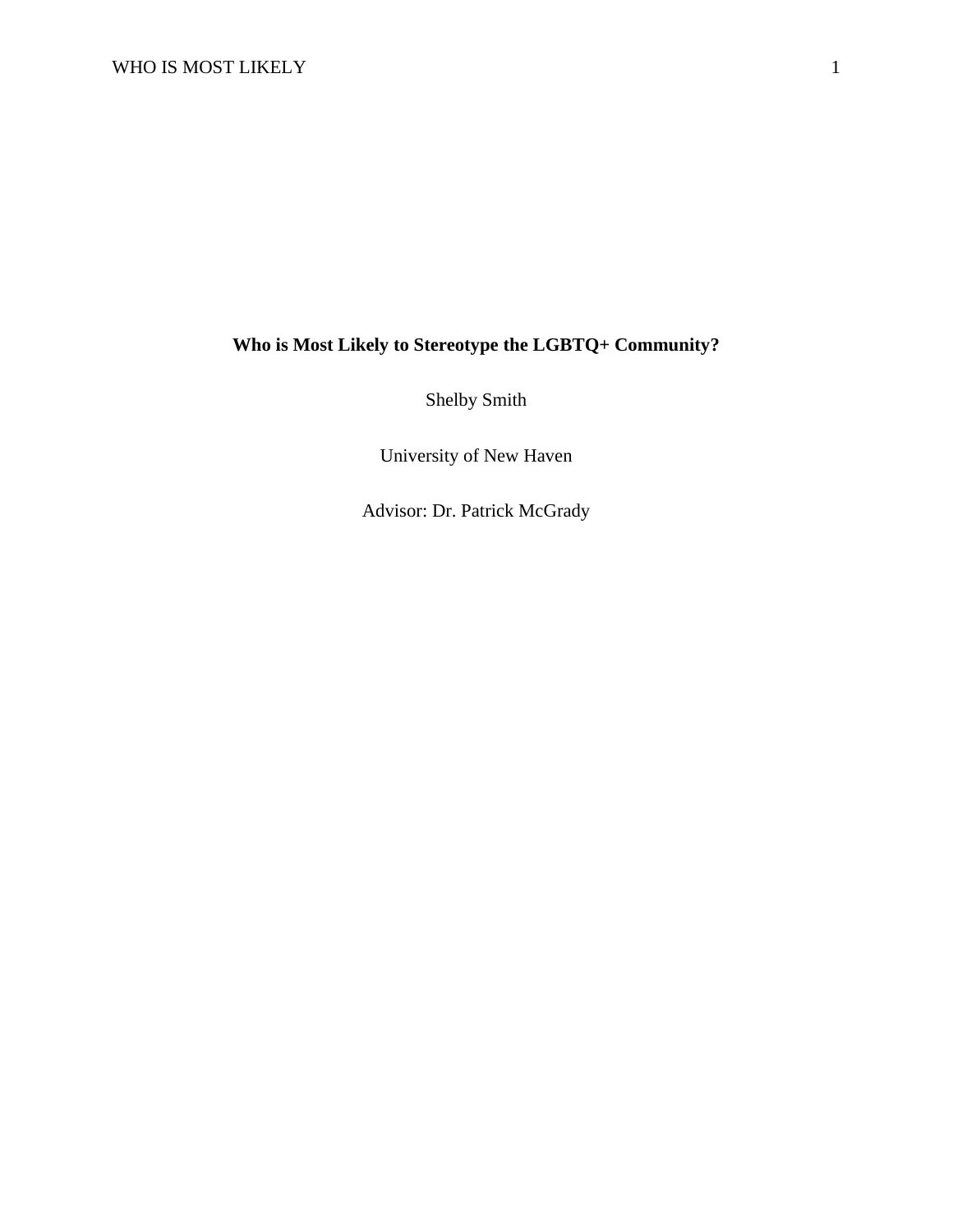#### **Abstract**

There exists an extant literature investigating sexuality, gender, and stereotypes. It has examined how accurate people are at predicting sexual orientation and if there is an ability that can be developed, usually referred to as gaydar, to be able to tell if some is gay or not by looking at them. A lot of these finding suggest that participants are using societal stereotypes about sexual orientation and gender to identify people. Participants were sent a survey where their demographic information was collected. They read several vignettes and identified traits of the described individuals including sex and gender. It was hypothesized that straight cisgender men engaged in stereotyping more frequently than other groups and that individuals that adhered more to traditional gender role ideology would more frequently use stereotypes. It was also hypothesized that gender role ideology will curb the effect of participants' gender/sexuality on use of stereotypes. The results indicated that identity did not significantly impact use of stereotyping, however beliefs about gender roles did.

*Keywords:* Gender, Sexual Identity, Stereotyping, Gender Ideology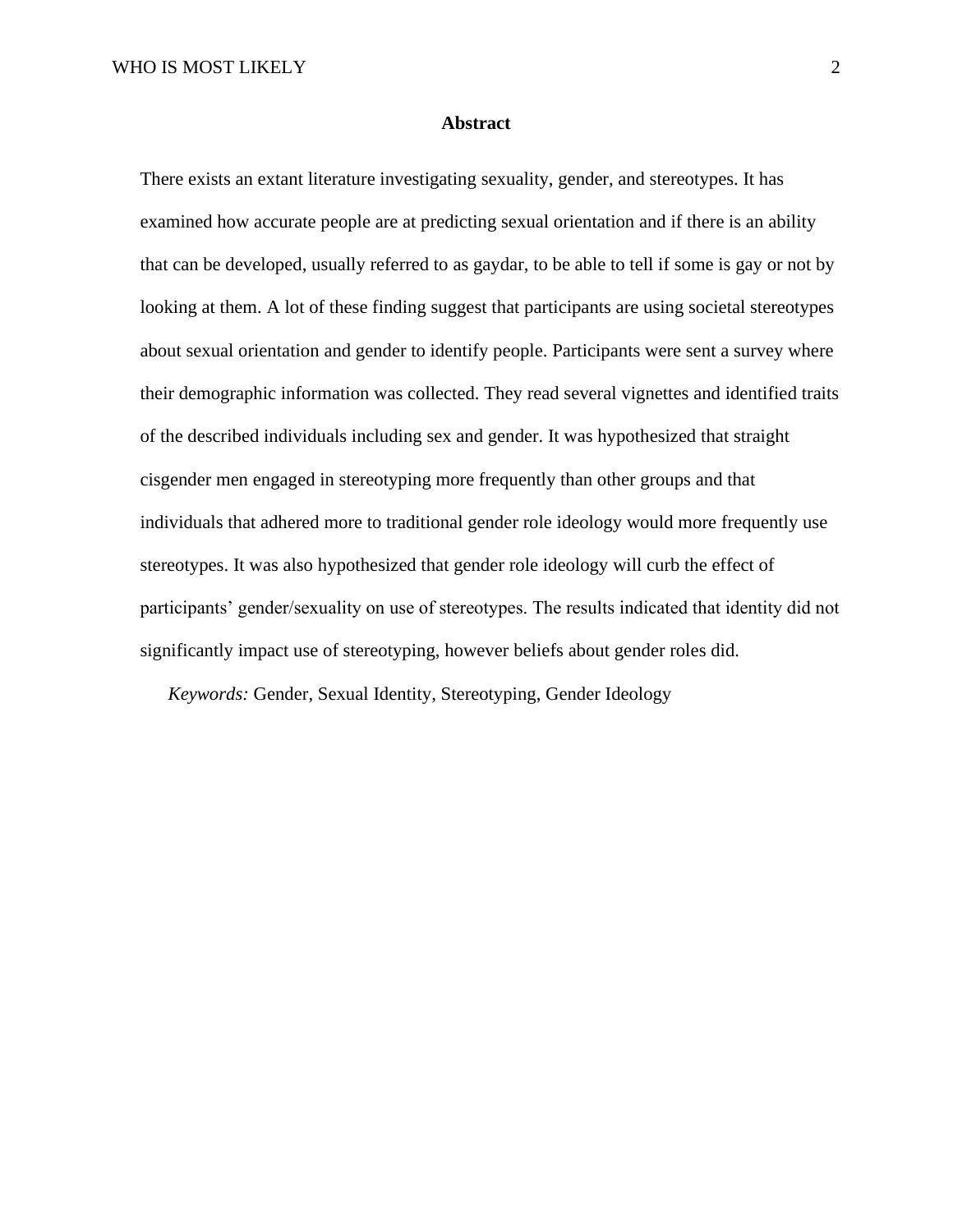#### **Who is Most Likely to Stereotype the LGBTQ+ Community?**

Gender and sexuality are often considered core parts of an individual's identity in America. However, society has developed expectations for people—or stereotypes—based on socially acceptable standards for each gender and sexuality (Blashill & Powlishta, 2009; Oakhill et al., 2005). Further, individuals often use gender stereotypes as a means to make estimations of others' sexual identity (Blashill & Powlishta, 2009). Previous research has examined the perceptions of "gaydar", gender ideologies, and the use of gender stereotypes (Cox et. al, 2016; Worthen (2012). These views have largely impacted the LGBTQ+ community and continue to do so today.

In this study, I examine participants' gender and sexual identities as being predictive of using gender stereotypes. Further, I investigate the effect of participants' gender role ideology in the use of stereotypes.

#### **Perceptions of Gaydar**

"Gaydar" is a cultural assumption that one's sexual identity can be determined through simple observations of mannerisms, dress, and look. Further, it is suggested that gaydar is an ability within the LGBTQ+ community but not amongst heterosexual and cisgender individuals. However, research suggests that most of the time LGBTQ+ community members are only slightly better than heterosexual individuals at identifying an individual's sexual orientation. Woolery (2007) explored this concept, noting that gaydar is learned and varies depending on region as cues may changes. People who either are not active in the LGBTQ+ community or do not come out until later in life report more difficulty when it comes to identifying an individual's sexual orientation.

Gaydar can be conceptualized as a simple form of stereotyping. Cox, Devine, and Bischmann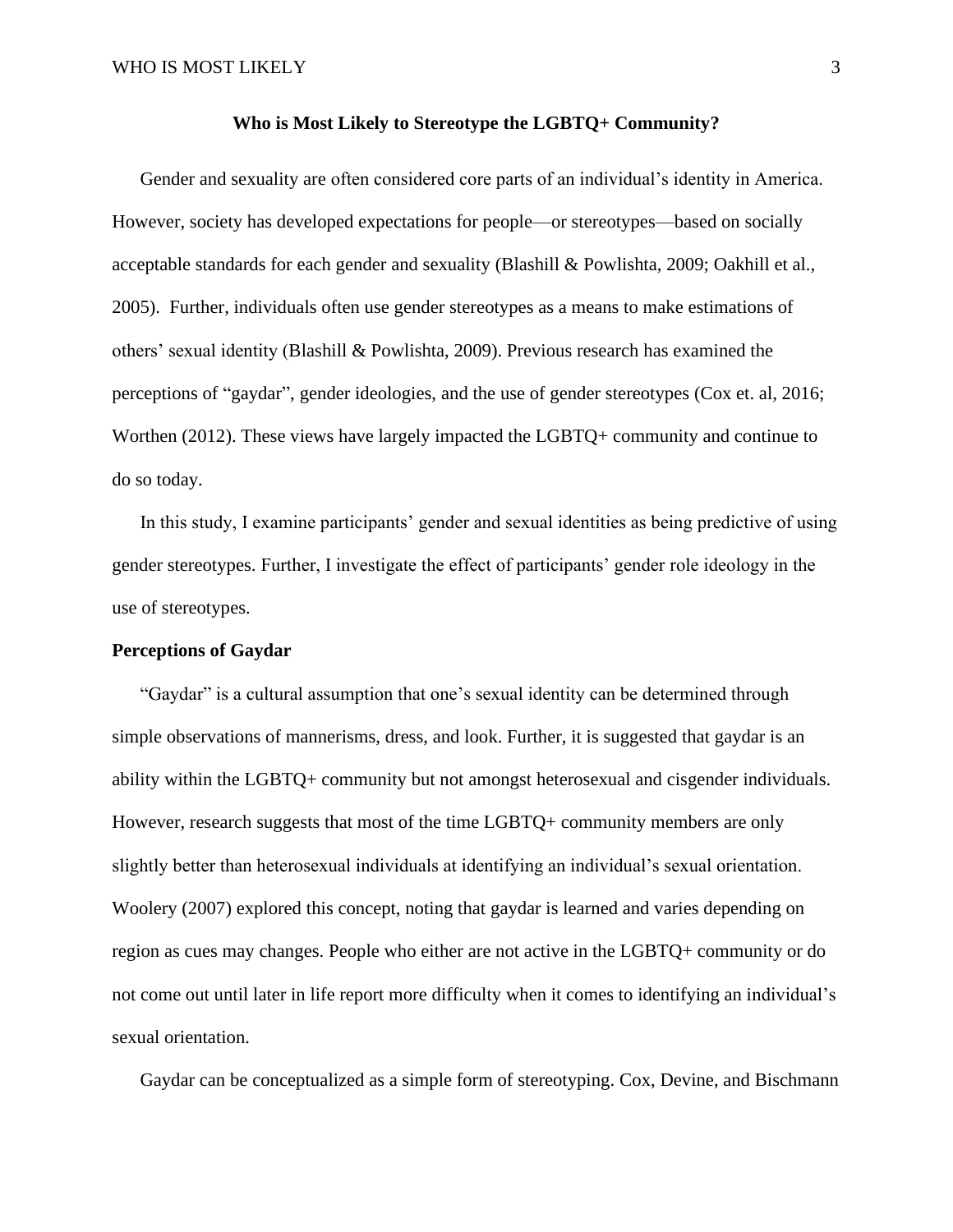(2016) investigated this by analyzing participant's ability to make estimations of sexual identity using pictures of faces of gay individuals. They conducted several different studies. Study 1 was divided into 1A and 1B. Study 1A had a group of 53 undergraduate students participate, while Study 1B had a group of 46 undergraduate students. In both studies, participants were presented with images of men whose pictures had been obtained from a dating website where they had identified themselves as either gay or straight. The pictures were selected as a gay-straight pair based on their quality which was previously rated similarly. In study 1A participants were presented with a cropped image of only the men's faces, so hair was not present. In study 1B participants were presented with a cropped image of the men's heads, so hair was left in the picture. These pictures were independently and randomly paired with a statement that contained information that could potential found on a dating profile. The statements had previously been ranked on a scale from very gay to very straight. Each statement and picture only appeared once per participant. This made a total of 6 different pair types, a picture of a gay man with a gay stereotype, a picture of a gay man with a neutral statement, a picture of a gay man with a straight stereotype, a picture of a straight man with a gay stereotype, a picture of a straight man with a neutral statement, a picture of a straight man with a straight stereotype. Each participant was shown seven occurrences of each pair type and were then asked to determine if the men were gay or straight. Results showed that in both studies participants were more likely to base their determinations on stereotypes and not the faces in the pictures. Study 2 was divided into 2A and 2B. Study 2A had a group of 251 participants, while Study 2B had a group of 97 participants. In study 2A, participants were again presented with a cropped image of only the men's faces, so hair was not present. In study 2B participants were again presented with a cropped image of the men's heads, so hair was left in the picture. The 21 pictures that were the highest rated in quality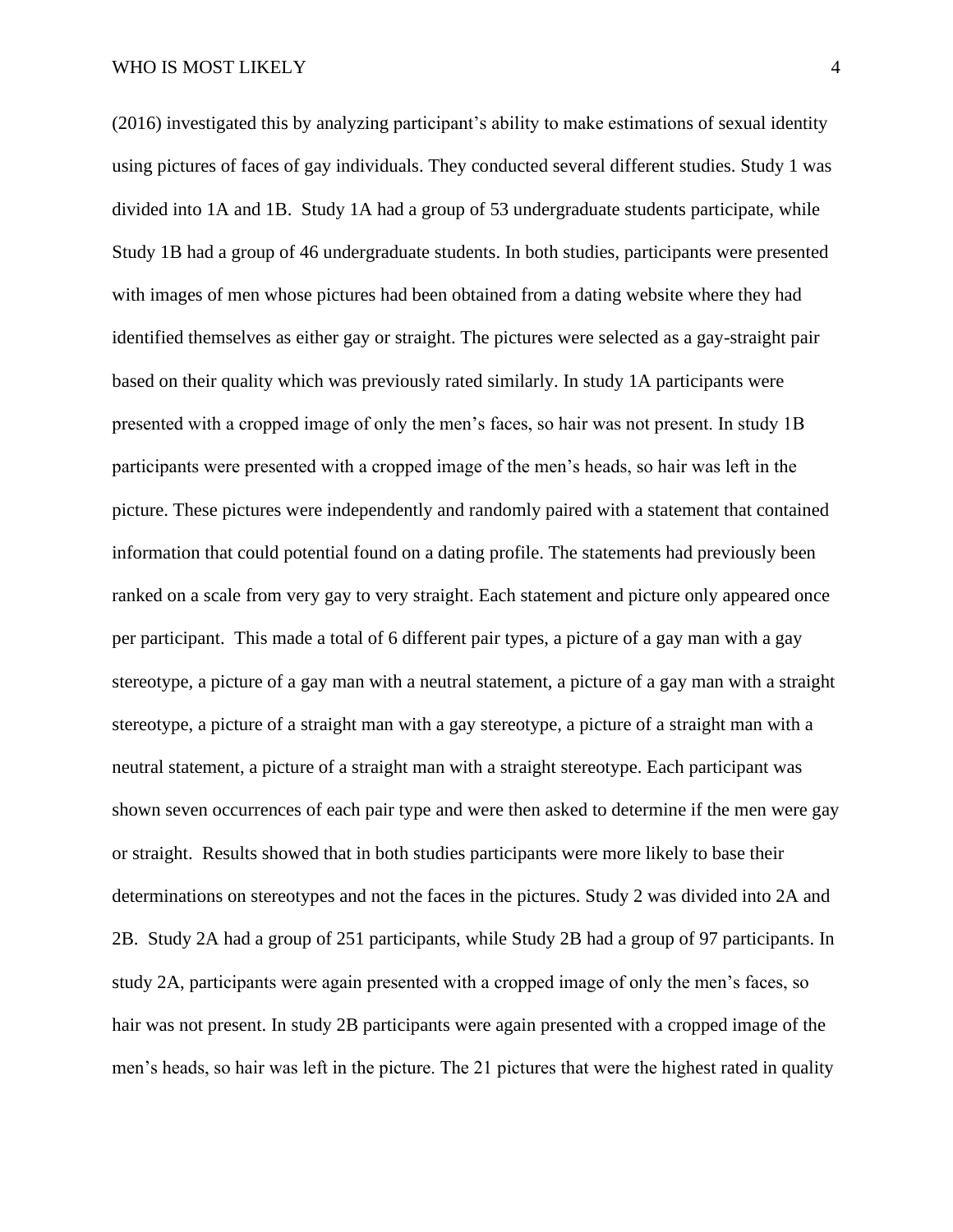in each the gay and straight picture sets were selected, and the gay men's picture were rated higher. The results again showed that in both studies participants were more likely to base their determinations on stereotypes and not the faces in the pictures. However, they also suggested that faces are not a factor being accurately used to indicate sexual orientation as judgement was effect by the differences in the quality of the picture not the differences in the faces of gay and straight men.

In the third study (Cox et. al, 2016), participants were 49 individuals in the United States and 60 individuals outside the United States. Participants were only shown pictures and were randomly shown the picture of similar quality from study 1A or the pictures of different quality from study 2A. The results again suggest that sexual orientation in males is not indicated by their faces and judgements are impacted by the picture's quality. Study 4 had 96 participants and replicated study 3 but replace picture of gay and straight men with lesbian and straight women instead. The results again suggest that sexual orientation could not be identified using face and participants judgements were affected by the quality of the pictures. Study 5 recreated studies 1B and 2B, except prior to participating the 233 participants were randomly separate into three groups, a control group where nothing was said, a group that was told gaydar was real, and a group that was told gaydar is another word for stereotyping. Participants also had the option to say they could not identify the individual's sexual orientation this time. The results showed that although the option to not identify was present most participant still identified an individual's sexual orientation. They also indicated that the individuals who were told gaydar was real were more likely to uses stereotypes to identify sexual orientation and individuals who were told gaydar was stereotyping were less likely to use stereotypes to identify sexual orientation. This research overall suggests that gaydar is a myth and encourages use of stereotyping to identify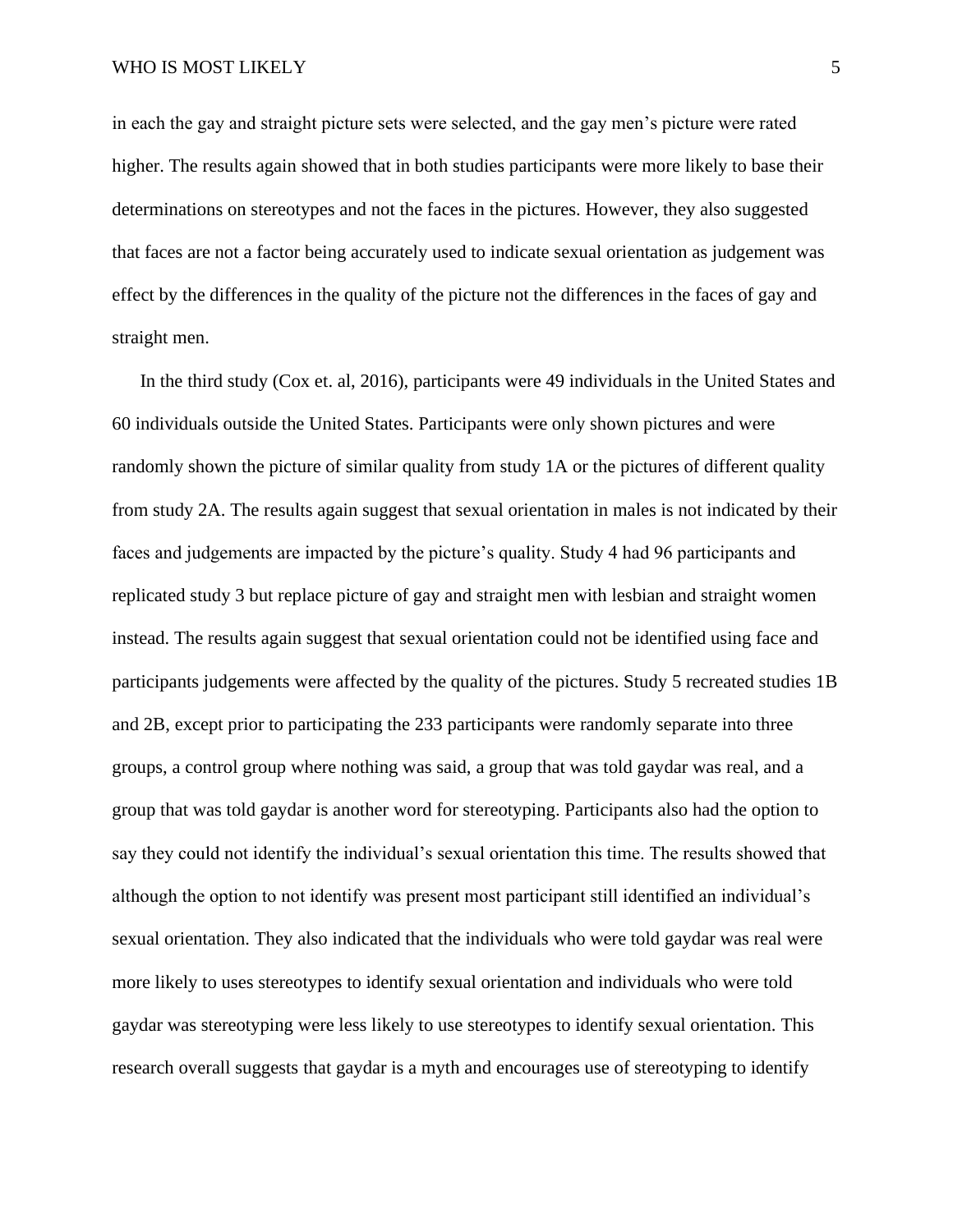sexual orientation, which is not any more likely to be correct.

In an experiment by Shelp (2002), researchers wanted to see if gay men were better than straight men at identifying the sexual orientation of other men based on visual cues. Participants were 15 gay men aged 19 to 47 and 12 straight men aged 18 to 48. They were shown seven different 45-second-long clips of men speaking about a movie, but the audio had been removed. Participants were then asked to identify each of the men as gay or straight. The results indicate that gay men were slightly better at accurately labeling sexual orientation compared to straight men.

Further examining the stereotypes implied by gaydar, Brewer and Lyons (2017), researched how perceptions of homosexuality influenced the ability to predict sexual orientation and individual's confidence in their predictions. They surveyed 338 women and men between 18–65, who identified as either heterosexual, homosexual, or bisexual. Participants were randomly presented, one after the other, 40 black and white photos of Caucasian individuals that had nothing like glasses or piercings, covering their face. They were asked each time to determine if individual was gay or straight. The photos were of 10 homosexual women, 10 heterosexual women, 10 homosexual men, and 10 heterosexual men, gathered off a public dating website. Participants were then asked after each photo to rate their confidence on a scale of 1 to 6, 1 being not confident and 6 being absolutely confident. They also completed a Modern Homonegativity Scale to evaluate their attitudes toward homosexual men and women. The results showed homosexual participants more frequently, accurately identified the sexuality of the females compared to the males and that when separated by gender, the participants identifying as heterosexual women as well as homosexual men identified sexualities of females more accurately. Heterosexual men with negative attitudes were more confident than other groups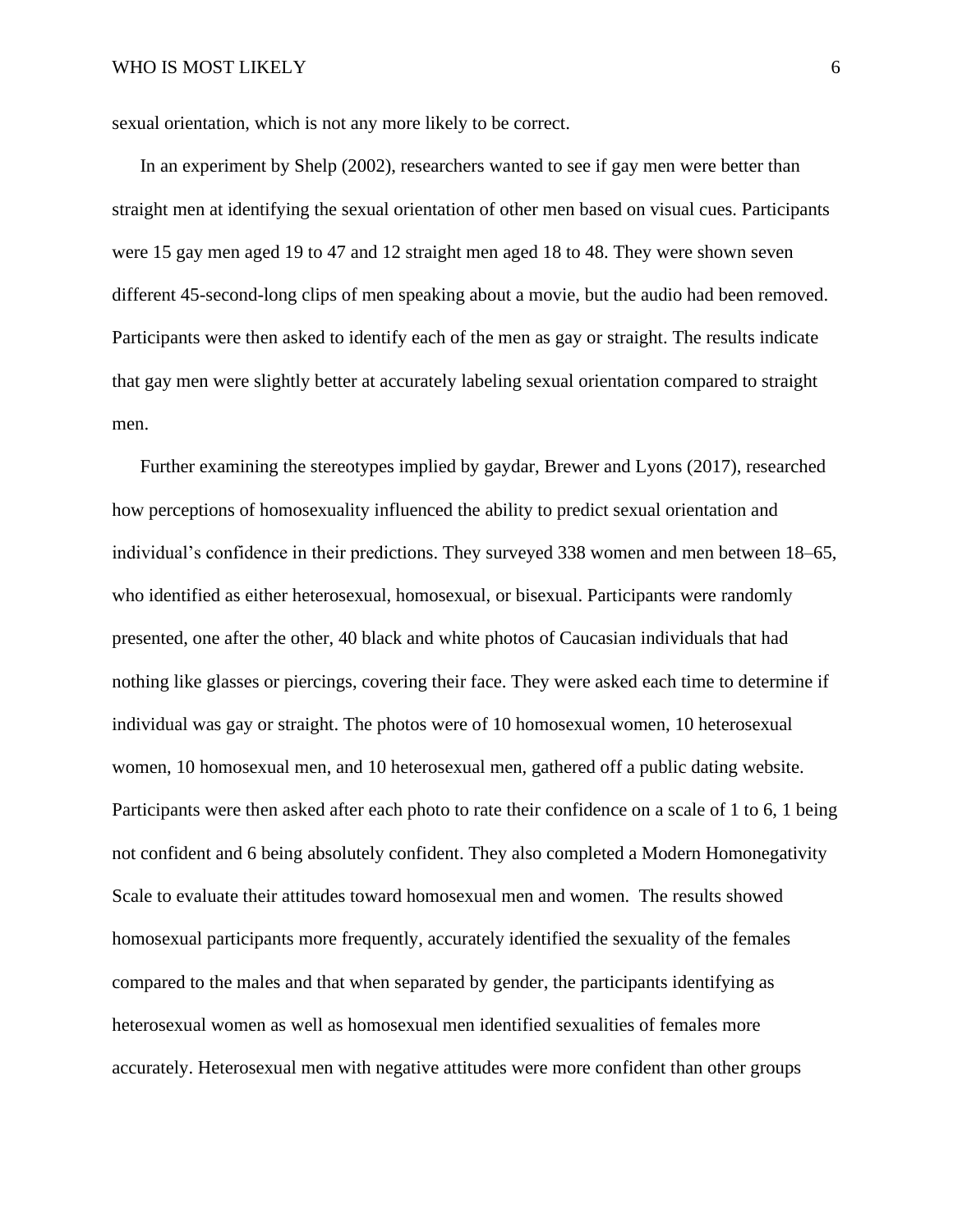when identifying men, even though they were not more accurate and were more likely to identify a man as homosexual.

Further analysis by Miller (2018), examines research surrounding gaydar, the phenomenon of identifying others' sexual orientation. More recently the accuracy of the phenomenon is being debated because many studies define accuracy as better then chance. Articles had previously suggested the availability of cues implying gender nonconforming more accurately allowed prediction of sexual orientation, and without those cues it was more difficult to accurately predict sexual orientation. However, many studies also exclude various other sexual orientations and only examine two orientations, straight and gay. Regardless of a subject's orientation, participants are more likely to identify a subject as gay if they are gender nonconforming, indicating that femininity and masculinity are still perceived as strong indicators of sexual orientation. These approaches to researching sexual orientation enforce stereotyping of sexuality and gender as way of accurately identifying an individual, which can negatively impact the LGBTQ+ community as well as individuals who do not conform to gender stereotypes.

#### **Gender Ideology**

Given that assumptions made about sexual identity are rooted in gendered perceptions, it is likely that one's orientation towards gender roles impacts stereotyping. Worthen (2012) investigated how college student's views of LGBT individuals are impacted by someone's beliefs, gender, sexual orientation, and associations with LGBT individuals. 775 participants were sampled from 33 of a public Southern United States university's sociology classes. They were asked to respond to various statements about gay men, lesbian women, bisexual men, bisexual women, and transgender individuals, using a five-point Likert scale ranging from strongly disagree to strongly agree. They were also asked to respond the statements "There is a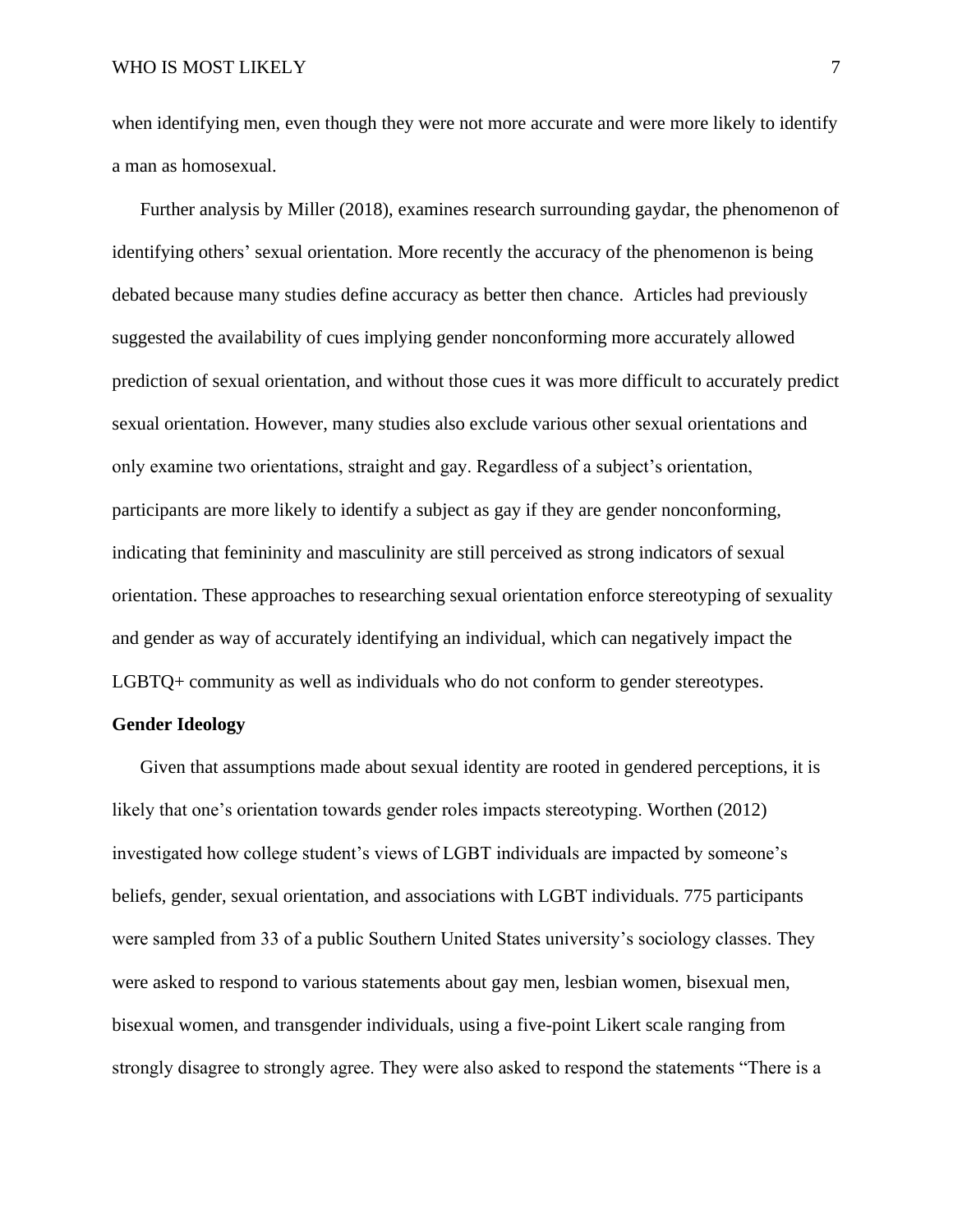genetic basis for sexual orientation (sometimes described as a "gay gene")," "Sexuality is a Choice," and "My parents disapprove of homosexuality" using the five-point Likert scale. Participant were also asked about four potential association with the LGBT community, if their former high school had a Gay Straight Alliance, if they knew about an LGBT program at their college, if knew any lesbian, gay, or bisexual people, and if they knew any transgender people. Results showed females, bisexuals, and homosexuals were more supportive of gay people. The four associations with the LGBT community and believing in a gay gene positively impacts individuals' views of gay people. Participants who thought sexuality was a choice or whose parents did not approve of homosexuality viewed gay individuals more negatively, relative to other groups. High school size also had a positive impact on the perception of gays. Results also indicated bisexuals and homosexuals were more supportive of lesbians, while females were not supportive. The three associations, if their former high school had a Gay Straight Alliance, if they knew about an LGBT program at their college, and if knew any lesbian, gay, or bisexual people, as well as believing in a gay gene positively impacts individuals' views of lesbian people. The three associations, if they knew about an LGBT program at their college, if knew any lesbian, gay, or bisexual people, and if they knew any transgender people, as well as believing in a gay gene positively impacts individuals' views of bisexual men. Age was also an indicator of views toward bisexual men. The results for bisexual women were consistent with the results for bisexual men, except Freshmen had more negative view of bisexual women. Results for transgender individuals were consistent with those of gay individuals except age had a positive impact on views of transgender individuals as well. This research suggests that most of the time positive views of one group indicate more positive views of the other groups as well, however gender was the most common indicator in for differences of views between groups. It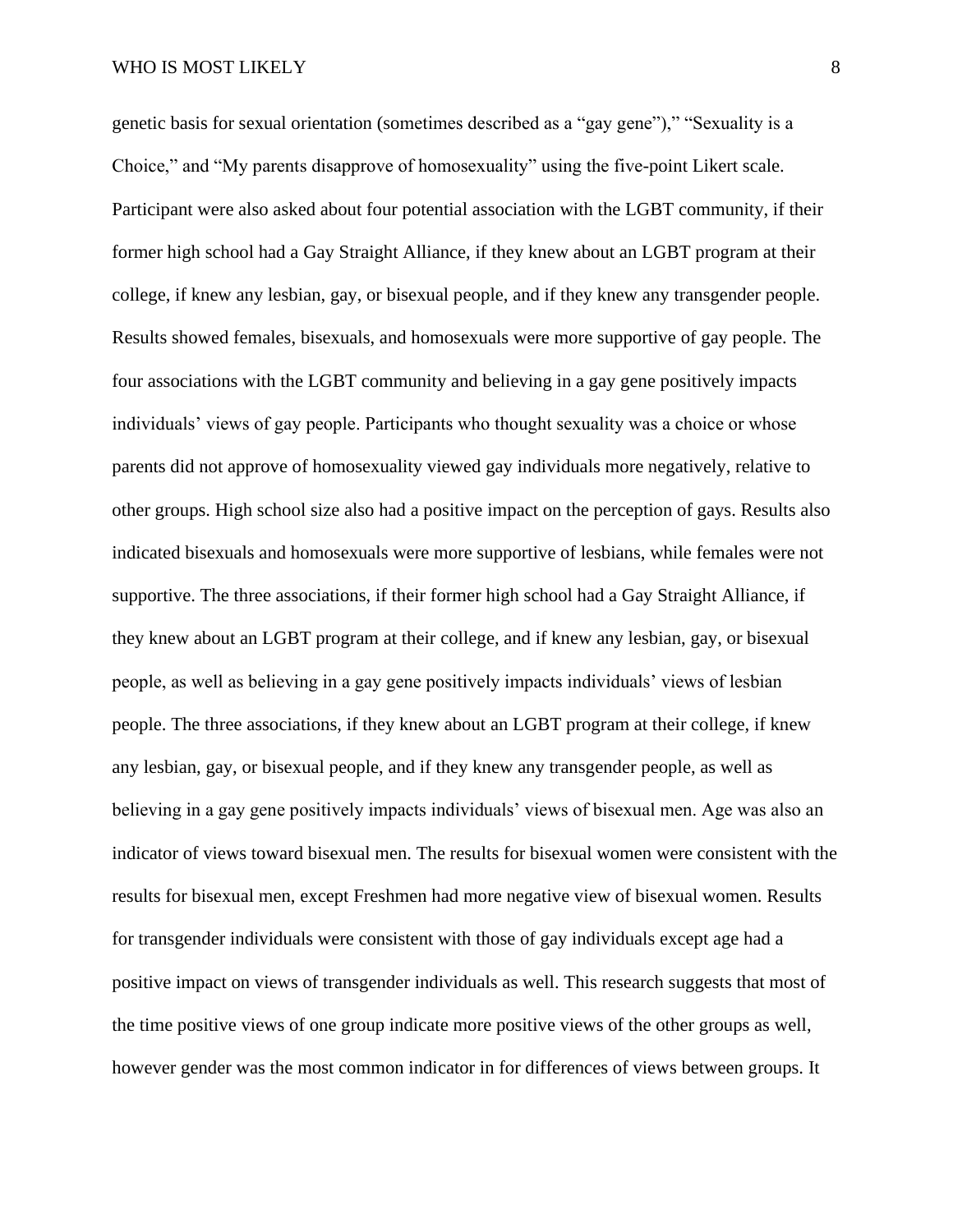also suggests associations with the LGBT community can help increase positive views.

Brown and Gladstone (2012) conducted several studies to develop and test a shortened version of the Gender Roles Beliefs Scale (GRBS). In study 1, they found 10 choices to make the shortened. In study 2, they tested the shortened scale and found it to be a valid and reliable. In study 3, they retested, and it was again valid and reliable. This indicates the shortened scale can be used to evaluate gender beliefs.

#### **Use of Gender Stereotypes**

Based on previous research, Blashill and Powlishta (2009) investigated the stereotype that gay men are perceived as more feminine and lesbian women are perceived as more masculine when compared to heterosexual individuals of their gender. They wanted to add to a pervious study conducted in 1987 about gender stereotypes being applied to sexuality. 46 male and 64 female, introductory level psychology undergraduates participated. They were randomly assigned and individual in one out of four categories, gay male, lesbian, heterosexual male, or heterosexual female. The participants' beliefs about their assigned individual with regards to that individual's occupations, activities, and traits, which varied in gender stereotype, were then assessed. Participants rated the likelihood that their assigned individual would have or do certain occupations, activities, and traits, on a scale of 1-5, 1 being very unlikely and 5 being very likely. Occupations, activities, and traits were either masculine, feminine, or gender neutral. After, participants were asked to identify demographic of their individual, including sexual orientation on a scale of 1-7, 1 being heterosexual only and 7 being homosexual only. The results showed those stereotypes were just as present as they were in the study from 1987, with gay men being viewed as more feminine and less masculine, and lesbians being view as more masculine and less feminine.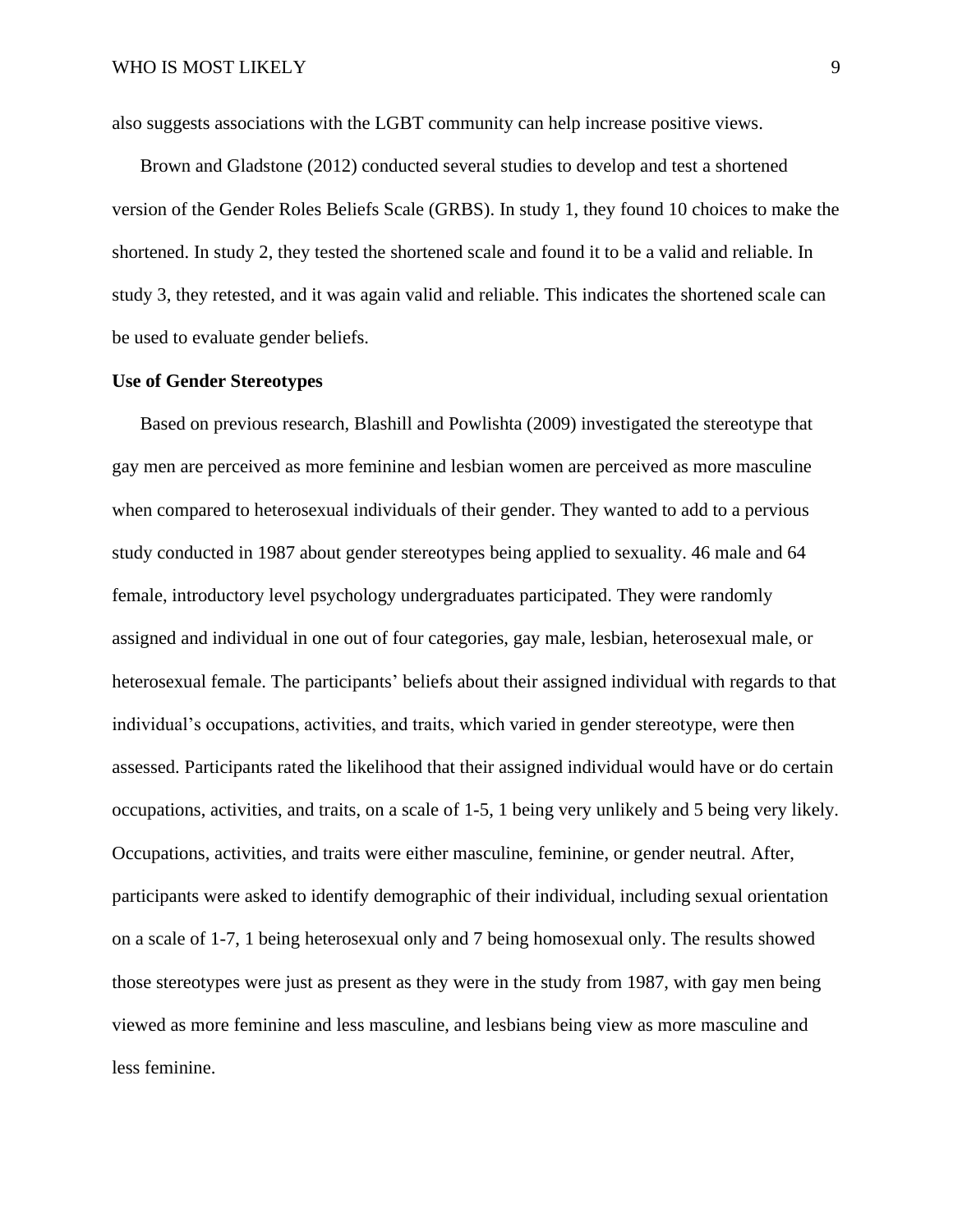Furthering the research, Mclaughlin and Rodriguez (2017) wanted to examine the impacts of homosexual television characters on acceptance and stereotypes. They surveyed a sample of 972 individuals, from various demographic backgrounds, approximately 51% of whom were female and 49% of whom were male. Participants were asked to determine their prejudice toward homosexuals, to evaluate how opposed they were to homosexual rights, if certain traits appropriately described "the typical homosexual male," how often they watch nine shows that had a homosexual male repeatedly appearing in the series, and if they could identify with those characters empathetically and from a cognitive perspective. They found men who were more religious and conservative, were more prejudice and that participants who knew more homosexual individuals were less prejudice. Results did not show that the shows had any effect on prejudice, but participants that watched shows with homosexual characters were more likely to identify with those character. Religious or conservative males were also most likely to oppose homosexual rights. The more participants identified with homosexual characters the less likely they were to oppose homosexual rights. Males who were more religious and conservative were more likely to stereotype. Participants who identified more with the character were also more likely to stereotype. This study supports the ideas the identifying with homosexual television characters can impact acceptance and stereotyping of homosexuals.

Doyle, Rees, and Titus, (2015) examined views about gender roles and if same-sex relationships or gender-atypical behaviors are perceived as violating those roles. 122 participants were surveyed using the Gender Role Violations Questionnaire developed for this study. It asked participants questions about "same-sex and heterosexual relationship behaviors; traditional gender role behaviors and gender-atypical/incongruent behaviors; and a number of other sexual behaviors." Violating gender roles was considered "something men or women should not do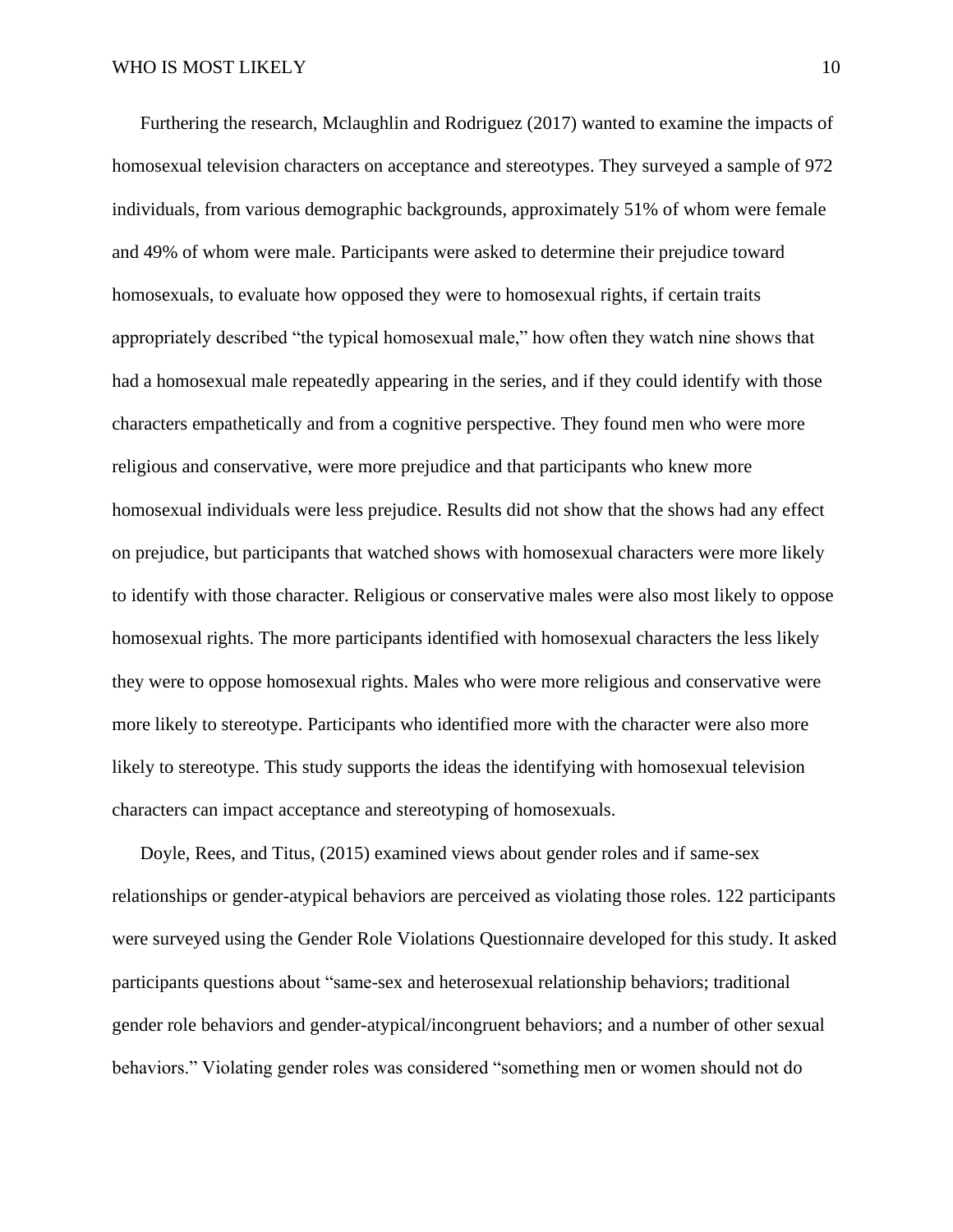because they are male or female," and was measured using a 5-point Likert scale with 1 representing not a violation and 5 representing an extreme violation. Participants answered the questions for men and women separately. They were asked to answer if they thought a behavior violated gender roles and to what degree these behaviors were perceived as violating gender roles by society. Participant were also asked how they would feel if this behavior came from the relative, they were closest, with measures starting at not at all upset going to extremely upset. A demographics questionnaire was also given to participant. The results suggest same-sex relationships are perceived as moderately violating gender norms of society and that sexism contributes prejudice sexual views. Same-sex relationships were perceived less as violating gender roles by participants that identified as LGBTQ or liberal when compared to participants that identified as heterosexual or non-liberal. People who identified as both liberal and LGBTQ did not follow societal gender roles, did not label their relationships as violations of gender roles, and had no problems with the idea of a relative partaking in a same-sex relationship. Non-liberal heterosexual individuals labeled same-sex relationships as moderately violating gender roles. Individuals who identified as either non-liberal LGBTQ or liberal heterosexuals perceived samesex relationships as mildly violating gender roles. All these views were also held be each group about gender-atypical behaviors. These results imply that sexist views in society affect people's views about gender roles and same-sex relationships.

Oakhill, Garnham, and Reynolds, (2005) conducted several experiments to examine if a word can generate a perceived gender stereotype and if participants can ignore said stereotype. In experiment one, 8 male and 8 female university students were randomly presented with a screen containing word pairs of an occupation/role, either male-biased, female biased, or neutral, and a kinship term, either male or female. They also were randomly presented with filler pairs, where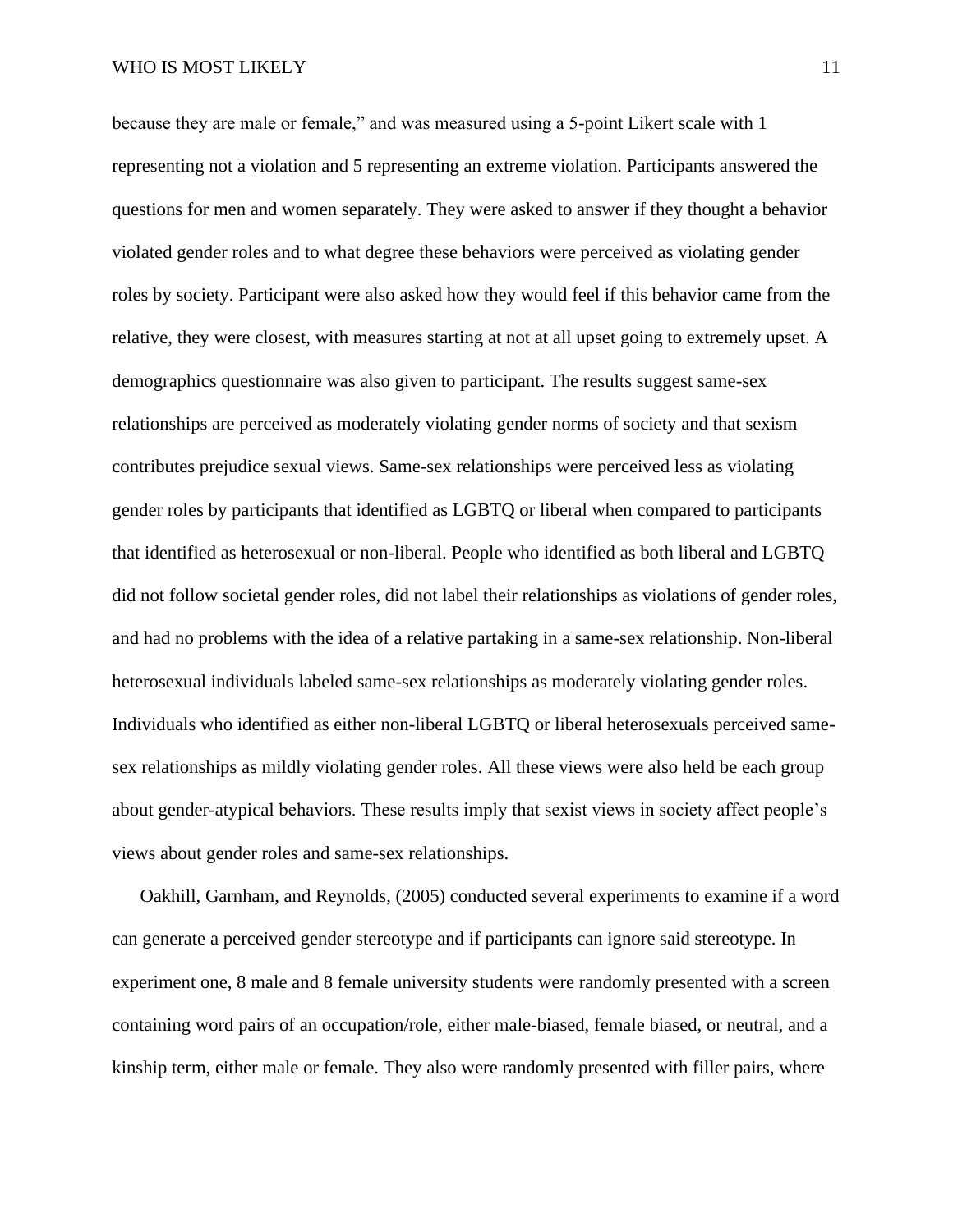the kinship terms were paired with either gender-marked occupations/roles, other gendered terms, official titles, or other kinship terms. The kinship term was presented on the left and the occupation/role or filler was on the right of the screen. The participants were required to press a button to respond yes or no if the terms could refer to the same individual. The results indicated individuals apply gender biases when judging individuals in specific occupations/roles. Although participants were more likely to say no if the gender of the kinship and occupation/role did not stereotypically match, some participants could get passed the gender bias and say yes, but it would take them longer to respond. In experiment two, everything was kept the same as in experiment one except, the occupation/role term was shown in the center of the screen for 500 milliseconds and then the kinship term was displayed. The results replicated those seen in experiment one. Experiment three replicated experiment two, but instead of 500 milliseconds the occupation/role was on the screen for 1,800 milliseconds, and after the experiment concluded participants were asked two things. They were asked to describe how they came to their decisions about whether the word pairs could be referring to the same individual or not, and if any pairs were more difficult compared to the others. If necessary, participants were prompted to clarify. The results showed some participants were still more likely to say no if the gender of the kinship and occupation/role did not stereotypically match. Participants were also able to respond quicker to neutral pairs compared to matched gendered pairs. Participants who knew about the potential influences of gender stereotype on their ability to make decisions, could attempt to offset the influences. Experiment four replicated experiment three, except participants were reminded beforehand that certain occupations/roles were not gendered and could be held by both men and women. The results were like the results in the previous experiments. The participants still made more errors between pairs that did not match in gender, and it still took longer to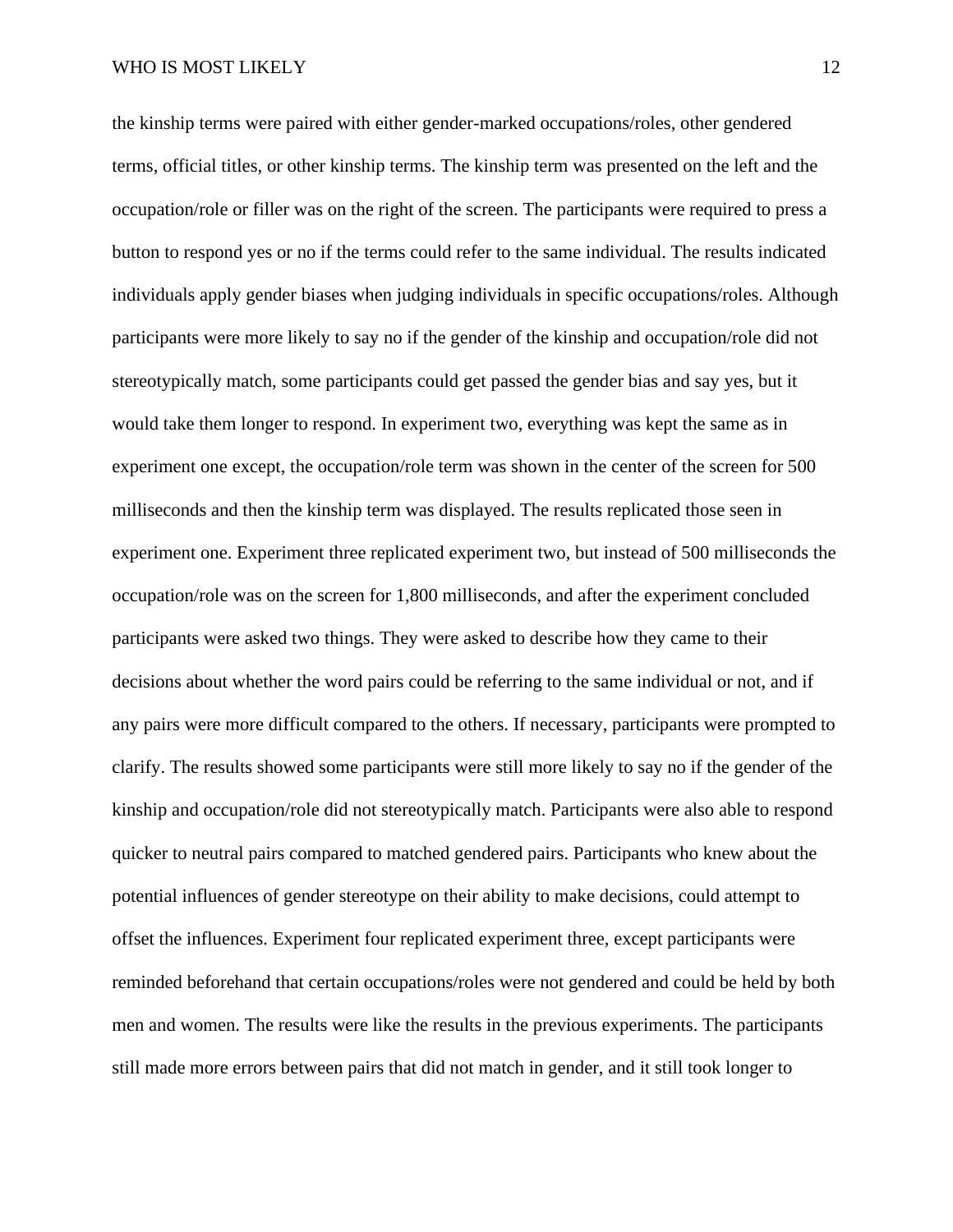accept the pairs when participants said yes. Experiment five replicated experiment two except participants had to answer in 600 milliseconds after the kinship term appeared on the screen. As a result of the time restraint for responses, it appears that gender stereotype influenced response even more when the gender pairs did not match. Experiment six replicated experiment five except kinship was presented first and then the occupation/role appeared on the screen. The results were similar to those in experiment five. Overall, all six experiments indicated judgement is influenced by gender stereotyping.

Most of the literature that discusses gaydar does not classify it as a true method for identifying sexual orientation. It is often perceived and treated as a social construct based on stereotypical sex and gender assumptions about LGBTQ+ individuals and how they are people who defy expectations and norms. Sexist views in society about masculinity and femininity have heavily influenced stereotypical views on both sexual and gender identities. Exposure appears to aid in the acceptance of both various sexual and gender identities, but it could potentially increase the use of stereotyping as well. The only way to be sure of an individual's sexual identity or gender identity is if they inform you of it themselves, however that does not prevent people from attempting to predict other sexual or gender identity based on stereotypes. Because of this, this study investigates the effects of gender role beliefs and an individual's sexual and gender identity on the frequency of which they engage in stereotyping to make these predictions. Hypothesizing that (H1) there will be an association between participants' gender identity and assignment of gender in vignettes, (H2) there will be an association between participants' sexual identity and assignment of gender in vignettes, and (H3) individuals who adhere more to traditional gender role ideology would more often use stereotypes

#### **Methods**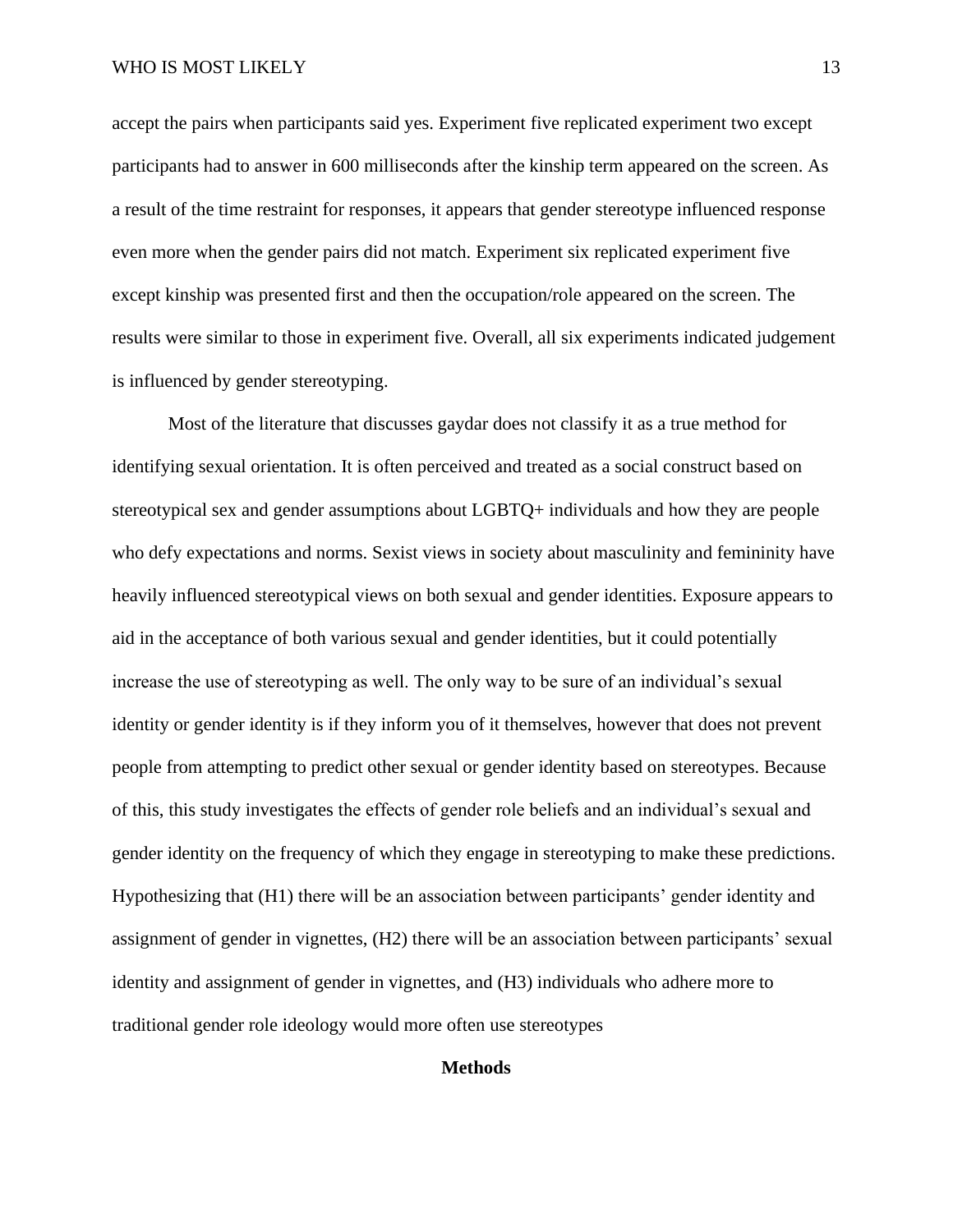#### **Participants**

Participants were sampled by emailing recognized student organizations at the University of New Haven and requesting they distribute it to their members, students sharing the survey, and sending it to Local LGBTQ + organizations in the New Haven and Hartford area. Participation was voluntary and could be withdrawn at any point. The sample only includes individuals over the age of 18 and LGBTQ+ individuals were oversampled potentially due to sharing of survey with local LGBTQ community organizations and the Pride and Spectra organization on the University of New Haven Campus. The original sample included 55 respondents. However, twelve people withdrew participation before completion. The sample was predominantly white with 69.09 percent (n = 38) identifying as white, 13.73 percent (n = 7) as Latino/a, 9.09 percent (n = 5) as black, 3.63 percent (n = 2) as Asian or Asian American, and 5.46 percent  $(n = 3)$  as biracial/multiracial or other. The mean age of the sample was 28.45 years.

#### **Design and Measures**

The independent variables were the sexuality, gender, and gender ideologies of the participants. The dependent variable was participants' use of stereotypes to evaluate vignettes, operationalized as assignment of gender for each vignette. Every participant was given the same demographic questions, followed by the same vignettes and questionnaires, all of which were presented in the same order.

*Participants' gender and sexuality*. Participants were asked to report their own gender and sexual identities from a prescribed list. In terms of sexual identity, 26.79 percent ( $n = 15$ ) identified as straight or heterosexual, 33.93 percent ( $n = 19$ ) as gay or homosexual, 17.86 percent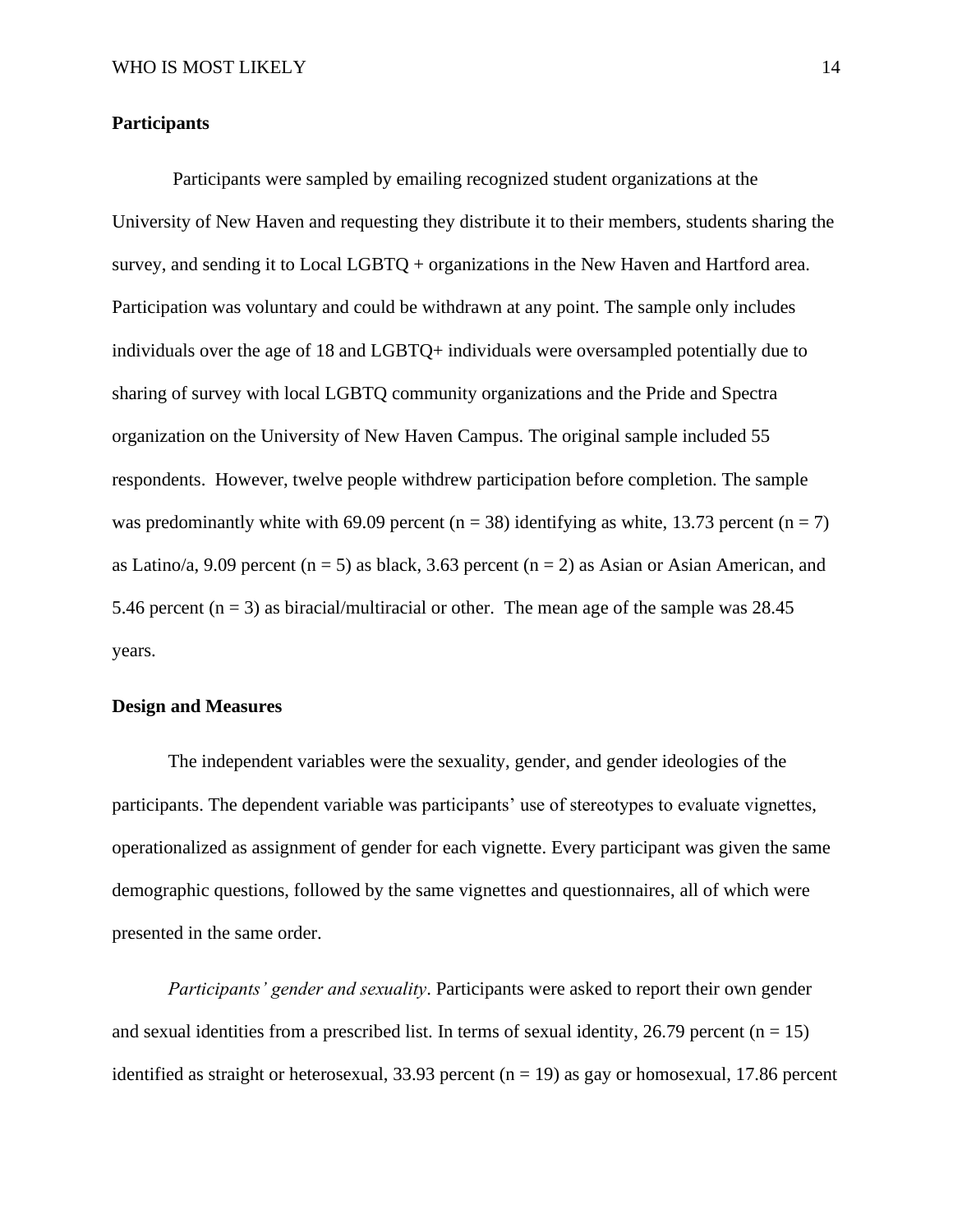$(n = 10)$  as bisexual, 7.14 percent  $(n = 4)$  as asexual, and 14.29 percent  $(n = 8)$  as a sexual identity not listed. With gender identity, participants reported self-identity, as well as whether they identified as transgender or nonbinary. Collapsing those two measures, 41.81 percent ( $n =$ 23) only identified as female, 36.36 percent ( $n = 20$ ) only identified as male, 9.09 percent ( $n = 5$ ) identified as transgender males, and 12.73 percent  $(n = 7)$  identified as nonbinary.

*Participants' gender ideology.* Participants were measured on their own beliefs surrounding gender roles using the short version of the Gender Role Beliefs Scale (GRBS) (Brown & Gladstone, 2012). The GRBS is a ten-item scale with each item asking a person's level of agreement with a statement (e.g., "It is disrespectful to sweat in the presence of a lady" or "The husband should be regarded as the legal representative of the family group in all matters of law"). For each item, there were seven possible responses ranging from "strongly disagree" to "strongly agree" with an option of "neither agree nor disagree" in the middle. Reponses were coded towards lower scores reflecting more "traditional" or regressive gender role attitudes. The mean score on the GRBS was  $53.45$  (SD = 6.78), had a range of 38 to 63, and acceptable internal consistency (alpha  $= 0.71$ ).

*Gender assignment*. Participants encountered five vignettes that briefly gave a profile of an individual. While each vignette was intended to activate specific gender stereotypes stereotypical female, a stereotypical male, a female that breaks gender norms, a male that breaks gender norms, and an androgenous individual—the participant had no knowledge of what particular gender stereotype was being activated (Appendix B). The vignettes were designed based on information present in past studies of American societal definitions of gender categories. Upon reading each vignette, participants were asked to assign gender to the profile.

#### **Procedure**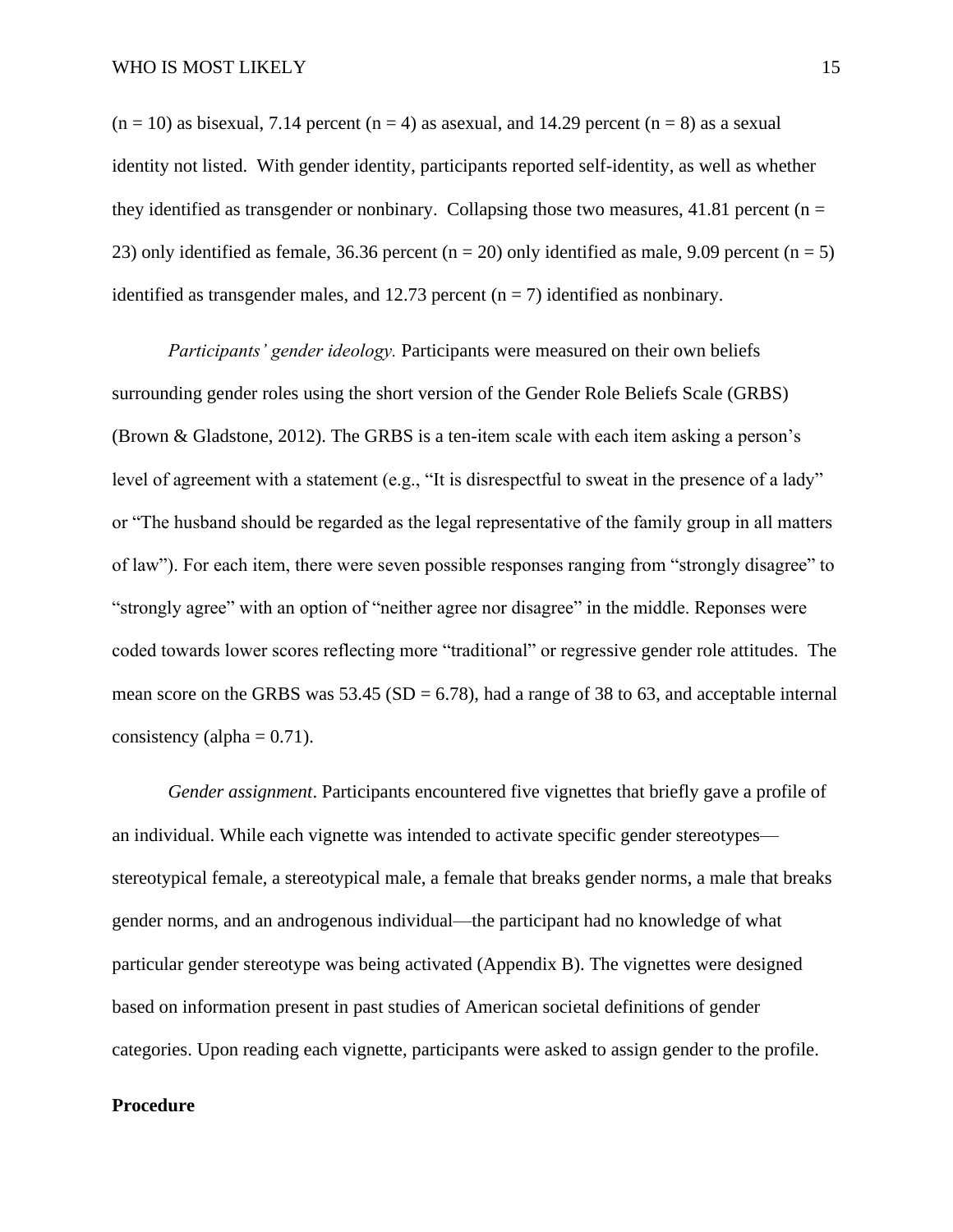The study was conducted in an online format using the Survey Monkey platform. Participants self-reported answers to a set of demographic questions, with their reported sexuality and gender being the most important for the purpose of the study. They were then presented with vignettes describing 5 individuals on at a time. The vignettes were written to prime participants to evaluate the individual's gender and sexual orientation where they could potentially use stereotypes. Following the vignettes, there were questions about traits and characteristics some of which examined sex and gender stereotypes. On average it took approximately 8 minutes to complete the survey. Data was collected through Survey Monkey and was statistically analyzed through Stata.

#### **Analytic Strategy**

Hypotheses one and two are assessed using chi square tests of independence across all five vignettes. This allows for an exploration of the association between selections made about gender in each vignette with participants' own sexuality and gender identity. To test for effects of gender ideology (hypothesis three), exact binary logistic regression models were estimated towards predicting gender selections in vignettes with the gender ideology scale and participant sexuality and gender demographics.

#### **Results**

Each vignette was coded to be a correct identification or a misidentification. The responses were categorized by gender, sexuality, and being LGBTQ identifying, and analyzed using chi square to see how many members of each group had a correct identification. For all vignettes, the results showed there was no significant association between assignment of gender in the vignettes and participants' sexuality and gender identity (Table 1). Thus, the first two hypotheses are not supported.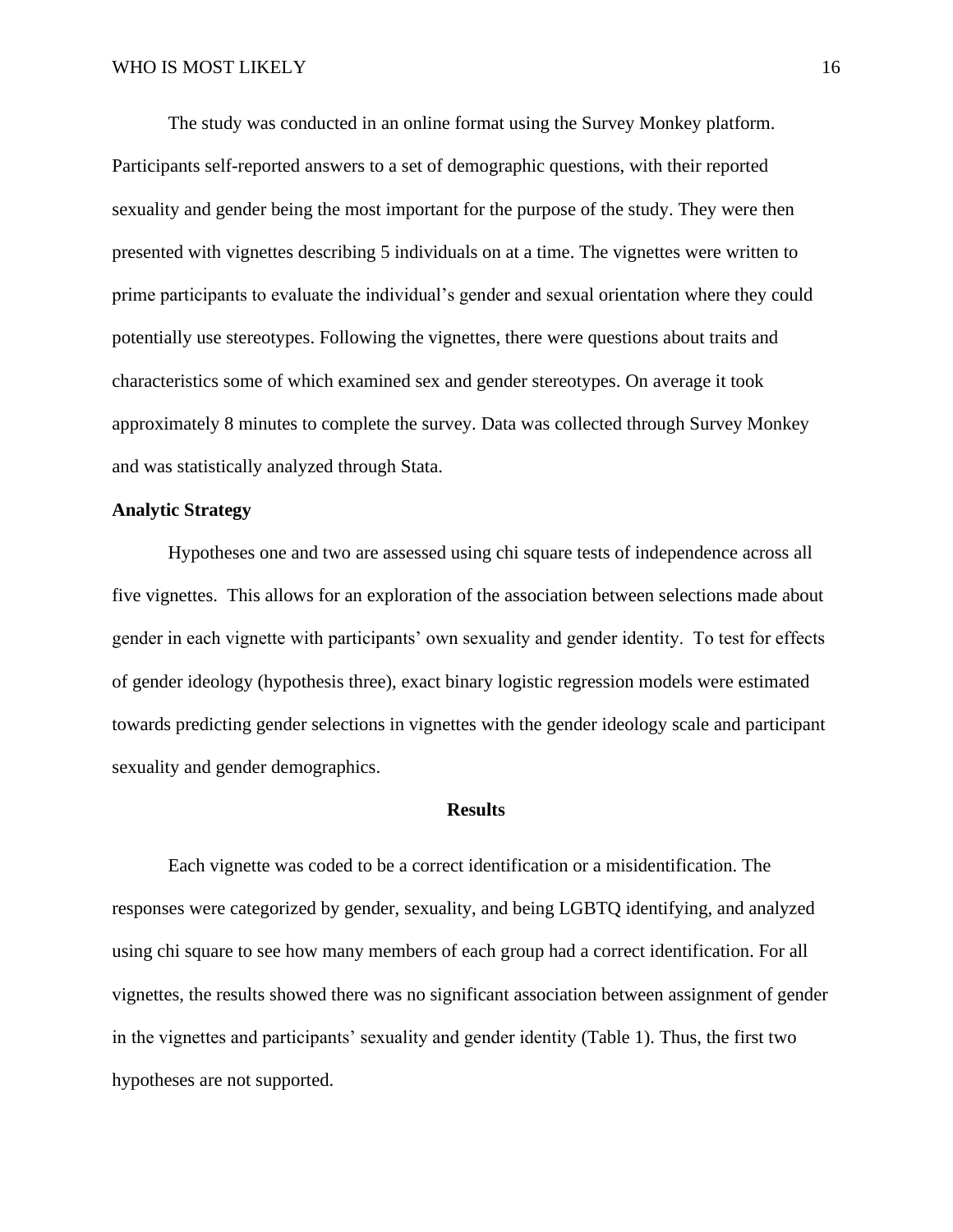| . . |
|-----|
|-----|

Pearson chi square tests of independence across vignettes

| Respondents' gender | Respondents' sexual         |
|---------------------|-----------------------------|
|                     | identity                    |
| $\chi^2 = 3.29$     | $\chi^2 = 4.39$             |
| $p = 0.19$          | $p = 0.36$                  |
| $n = 55$            | $n=55$                      |
| $\chi^2 = 0.91$     | $\chi^2 = 3.52$             |
| $p = 0.64$          | $p = 0.47$                  |
| $n = 55$            | $n=55$                      |
| $\chi^2 = 2.89$     | $\chi^2 = 1.39$             |
| $p = 0.24$          | $p = 0.85$                  |
|                     | $n=55$                      |
| $\chi^2 = 0.32$     | $\chi^2 = 8.73$             |
| $p = 0.85$          | $p = 0.07$                  |
| $n = 55$            | $n=55$                      |
|                     | $\chi^2 = 4.97$             |
| $p = 0.05$          | $p = 0.29$                  |
| $n=55$              | $n=55$                      |
|                     | $n = 55$<br>$\chi^2 = 5.88$ |

Given that perceptions of gender guide assumptions about identity, scores on the GRBS were examined using exact binary logistic regression as predicting assignment of gender across the vignettes. Coefficients were transformed to odds ratios (OR). Interestingly, results were significant for the two male vignettes. For these vignettes:  $OR = 0.88$  ( $p < .05$ ) and  $OR = 0.87$  ( $p$ ) < .01). The results were significant only for vignettes 2 and 4, which were coded as male. This means that for male coded vignettes ideology was a significant predictor regardless of the participant's gender, sexuality, or status of being LGBTQ identifying. As the gender ideology scale increased and became more progressive, the odds of correctly identifying a male vignette decreased by around thirteen percent. Put differently, more progressive views about gender roles was predictive of less stereotype use.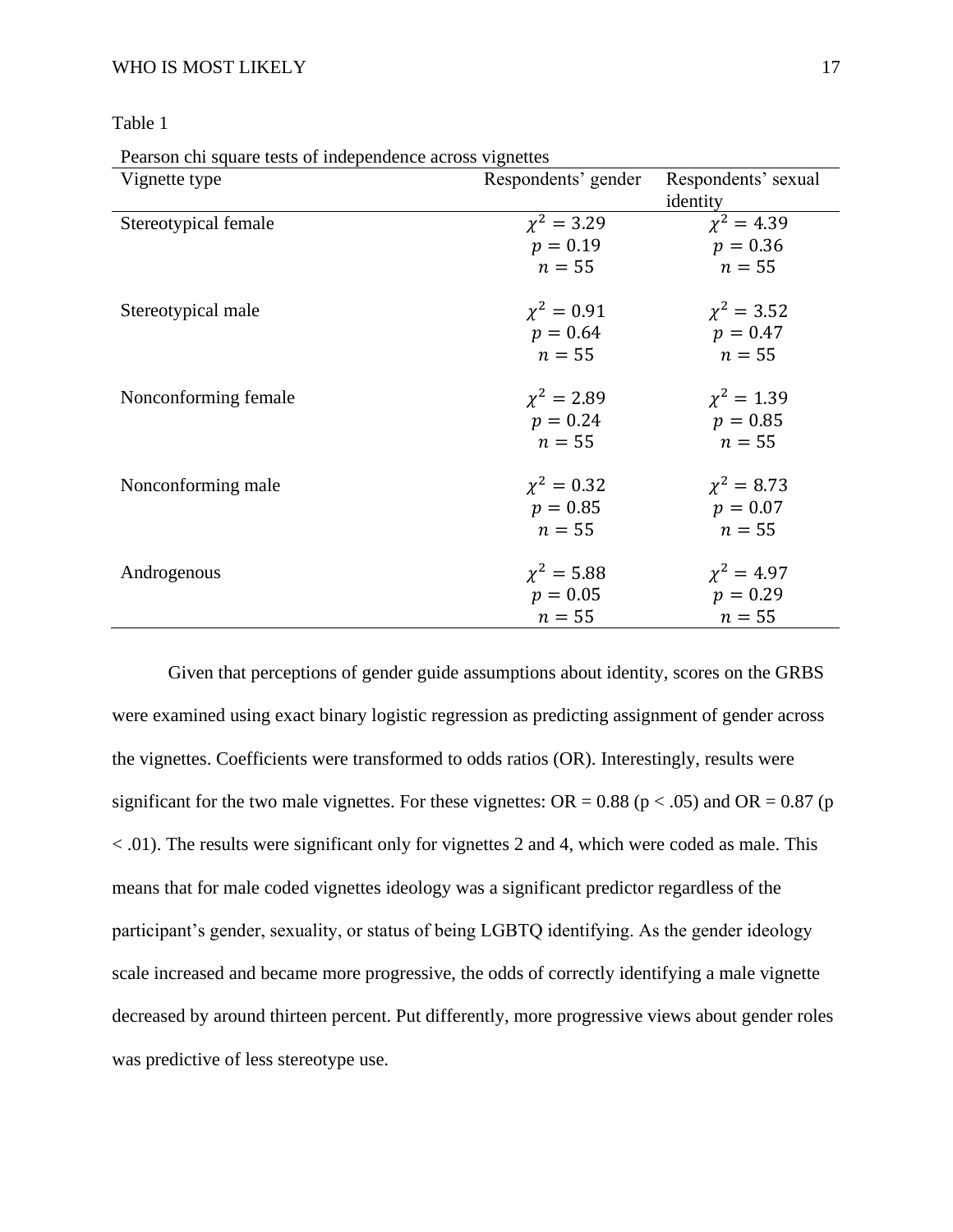#### **Discussion**

It was expected that straight cisgender men and participants who abided by more to traditional gender role ideology to most frequently stereotype. It was also expected gender role ideology to curb the effect of participants' gender/sexuality on use of stereotypes. However, these results do not support hypotheses one and two, and support hypothesis three only for malecoded vignettes. The results indicate that only that ideology impacted the perceptions of male stereotypes while associations amongst participants' identities and assignment of gender stereotypes were not found. This matters because it indicates that the idea of gaydar is not as relevant when it comes to finding indicators of an individual's gender or sexual identity. It indicates that perceptions of identifiers of gender and sexuality come from socialization.

This study sought to over-sample LGBTQ identified participants. One limitation includes the use of a binary gender role beliefs scale. It limited the perception of gender role to only cisgender individuals. The sample was also very small, at only 55 participants, and not every participant completely answered all questions in the survey. Having such a small hindered the research from going more in depth. More information from a larger more complete sample could have concluded with different results. A final limitation is the gender ideology scale used for the survey. A different scale could yield different results and could change the findings.

Any potential follow-up studies should include larger sample sizes that are more reflective of the population. A future study could also change the questions from multiple-choice questions to fill-in-the-blank questions so there are no longer restrictions on the possible answers. A different ideology scale could be used to see if that effects the chance of stereotyping. Using a scale that includes individuals who are more than just female or male, could produce different results and give more details about the perception of gender.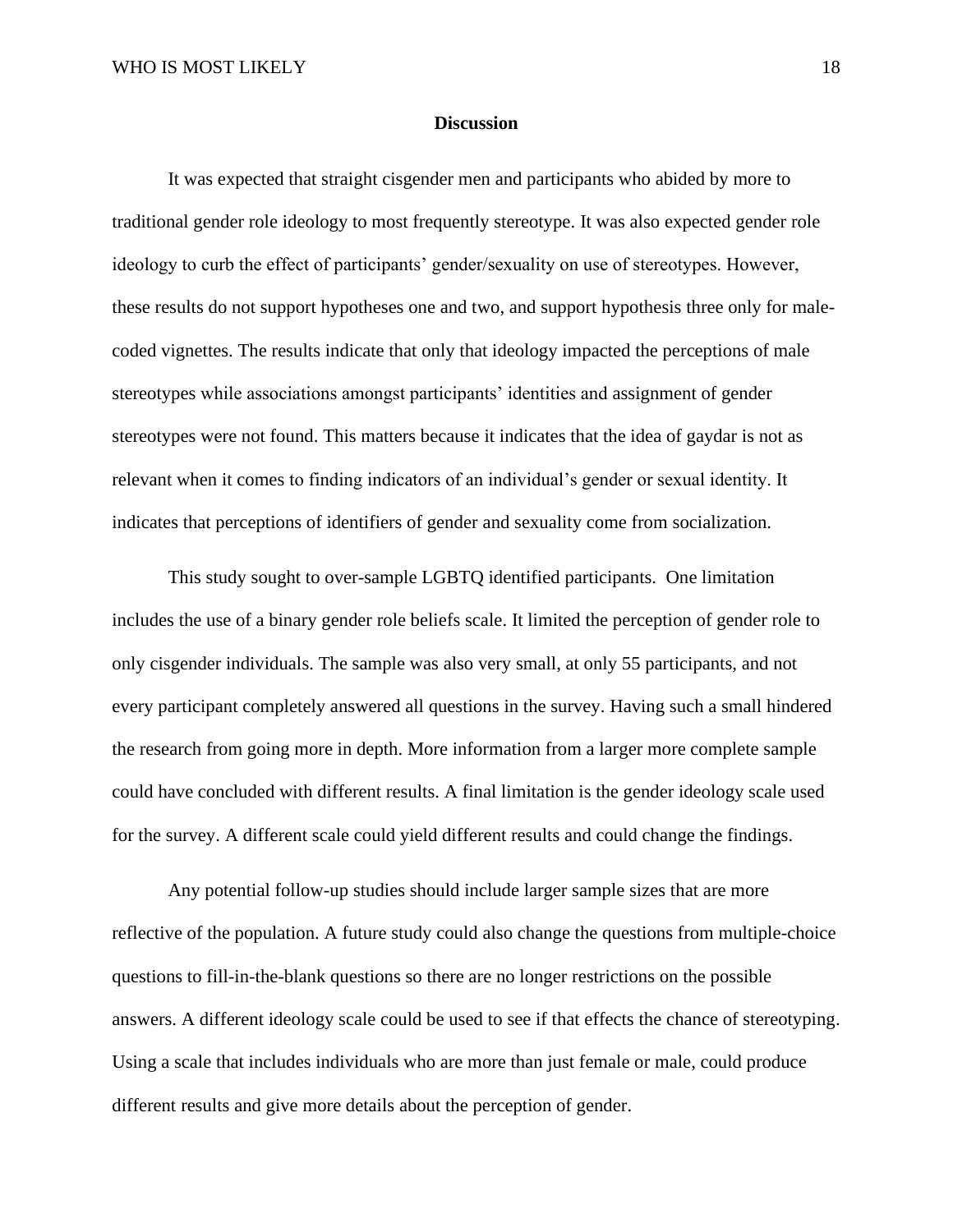The results show how the societal expectation for men can impact individuals' perceptions of males. They indicate less acceptance of males varying away from expected gender norms. This could be a reason why there is so much controversy and debate that occurs when men in pop culture do something the is normal perceived as feminine, such as wear a skirt. If society has deemed such a thing as too feminine for men, it could influence individuals to belief that man is gay because people often perceive a connection between gender and sexual identity and thus will use gender stereotypes to judge an individual's sexuality.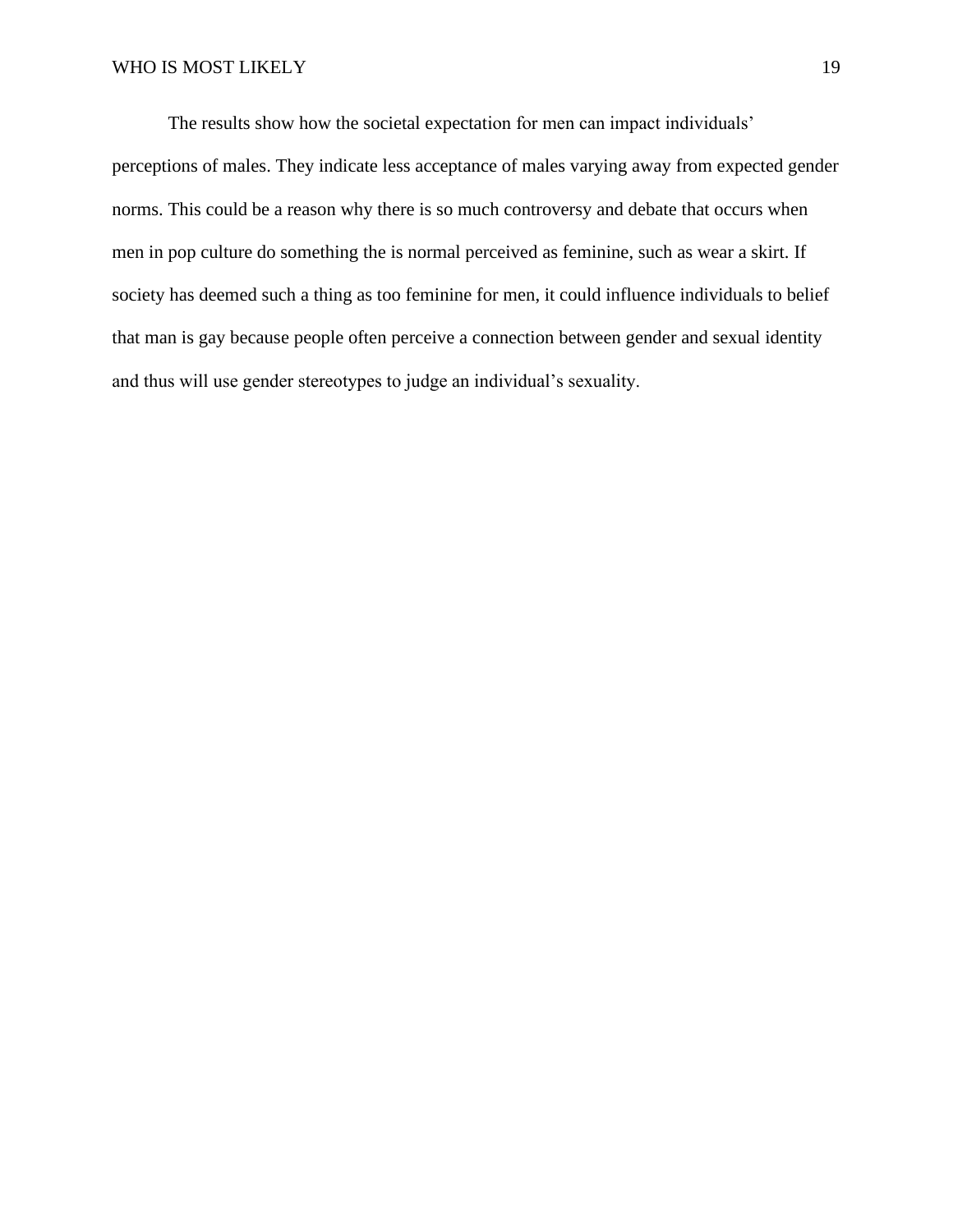#### **References**

- Blashill, A., & Powlishta, K. (2009). Gay Stereotypes: The Use of Sexual Orientation as a Cue for Gender-Related Attributes. *Sex Roles, 61*(11–12), 783–793. [https://doi](https://doi-org.unh-proxy01.newhaven.edu/10.1007/s11199-009-9684-7)[org.unh-proxy01.newhaven.edu/10.1007/s11199-009-9684-7](https://doi-org.unh-proxy01.newhaven.edu/10.1007/s11199-009-9684-7)
- Brewer, G., & Lyons, M. (2017). Is gaydar affected by attitudes toward homosexuality? Confidence, labeling bias, and accuracy. *Journal of Homosexuality, 64*(9), 1241– 1252.<https://doi-org.unh-proxy01.newhaven.edu/10.1080/00918369.2016.1244443>
- Brown, M. J., & Gladstone, N. (2012). Development of a Short Version of the Gender Role Beliefs Scale. *International Journal of Psychology and Behavioral Sciences*, *2*(5), 154–158.<https://doi.org/10.5923/j.ijpbs.20120205.05>
- Cox, W. T. L., Devine, P. G., Bischmann, A. A., & Hyde, J. S. (2016). Inferences About Sexual Orientation: The Roles of Stereotypes, Faces, and The Gaydar Myth. *Journal of Sex Research, 53*(2), 157–171.<https://doi.org/10.1080/00224499.2015.1015714>
- Doyle, C. M., Rees, A. M., & Titus, T. L. (2015). Perceptions of Same-Sex Relationships and Marriage as Gender Role Violations: An Examination of Gendered Expectations (Sexism). *Journal of Homosexuality, 62*(11), 1576–1598. [https://doi-org.unh](https://doi-org.unh-proxy01.newhaven.edu/10.1080/00918369.2015.1073038)[proxy01.newhaven.edu/10.1080/00918369.2015.1073038](https://doi-org.unh-proxy01.newhaven.edu/10.1080/00918369.2015.1073038)
- McLaughlin, B., & Rodriguez, N. S. (2017). Identifying with a Stereotype: The Divergent Effects of Exposure to Homosexual Television Characters. *Journal of Homosexuality, 64*(9), 1196–1213. [https://doi-org.unh-](https://doi-org.unh-proxy01.newhaven.edu/10.1080/00918369.2016.1242335)

[proxy01.newhaven.edu/10.1080/00918369.2016.1242335](https://doi-org.unh-proxy01.newhaven.edu/10.1080/00918369.2016.1242335)

Miller, A. E. (2018). Searching for gaydar: Blind spots in the study of sexual orientation perception. *Psychology & Sexuality, 9*(3), 188–203. [https://doi-org.unh-](https://doi-org.unh-proxy01.newhaven.edu/10.1080/19419899.2018.1468353)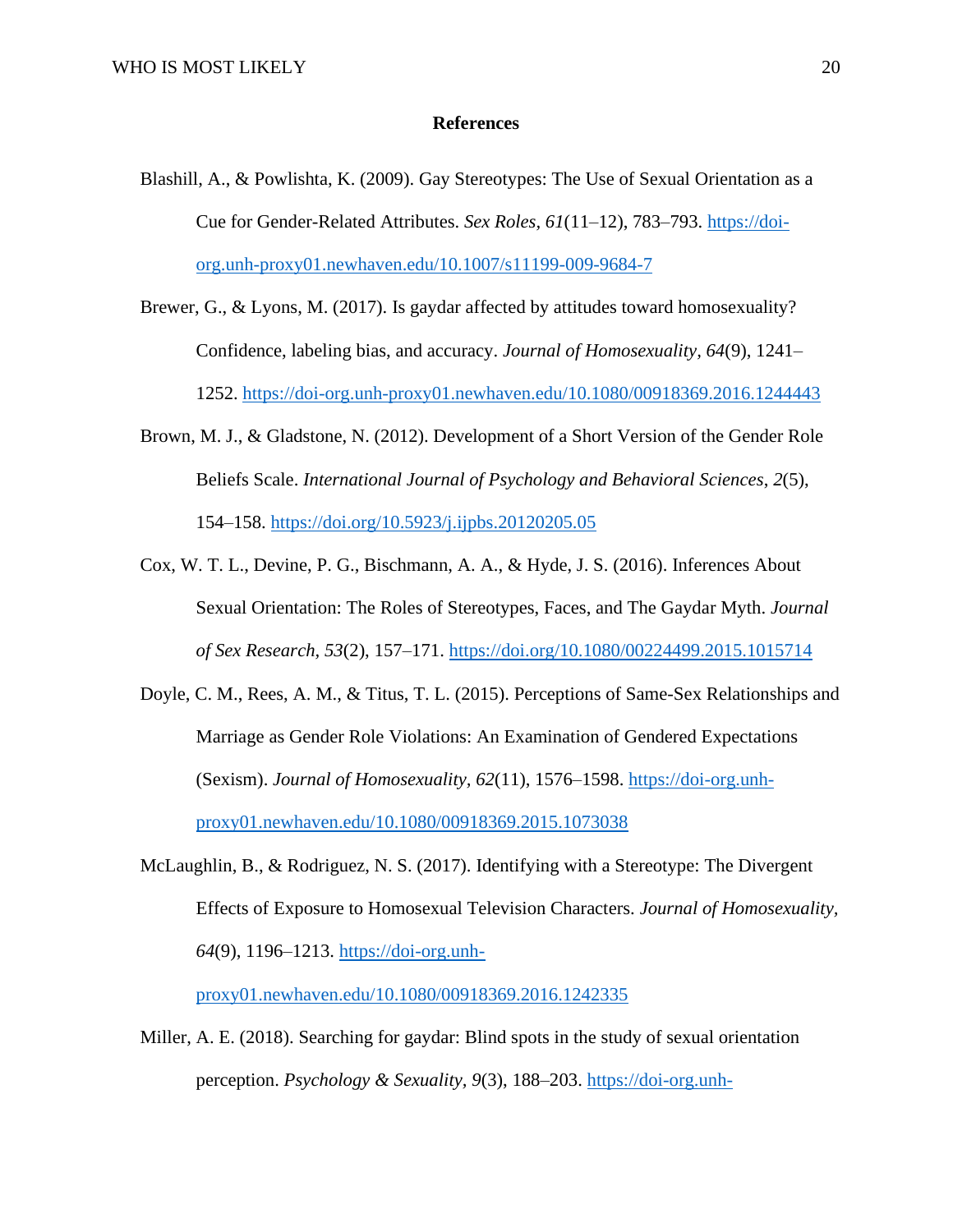[proxy01.newhaven.edu/10.1080/19419899.2018.1468353](https://doi-org.unh-proxy01.newhaven.edu/10.1080/19419899.2018.1468353)

- Oakhill, J., Garnham, A. & Reynolds, D. Immediate activation of stereotypical gender information. *Memory & Cognition 33*, 972–983 (2005). <https://doi.org/10.3758/BF03193206>
- Shelp, S. G. (2002). Gaydar: Visual Detection of Sexual Orientation Among Gay and Straight Men. *Journal of Homosexuality, 44*(1), 1.
- Woolery, L. M. (2007). Gaydar: A social-cognitive analysis. Journal of Homosexuality, 53(3), 9–17. [https://doi-org.unh-proxy01.newhaven.edu/10.1300/J082v53n03\\_02](https://doi-org.unh-proxy01.newhaven.edu/10.1300/J082v53n03_02)
- Worthen, M. G. F. (2012). Understanding College Student Attitudes toward LGBT Individuals. *Sociological Focus, 45*(4), 285. [https://doi-org.unh](https://doi-org.unh-proxy01.newhaven.edu/10.1080/00380237.2012.712857)[proxy01.newhaven.edu/10.1080/00380237.2012.712857](https://doi-org.unh-proxy01.newhaven.edu/10.1080/00380237.2012.712857)

#### **Acknowledgements**

Thank you to all those who made this study possible. A special thank you to Dr. McGrady for advising me throughout this Honors Thesis.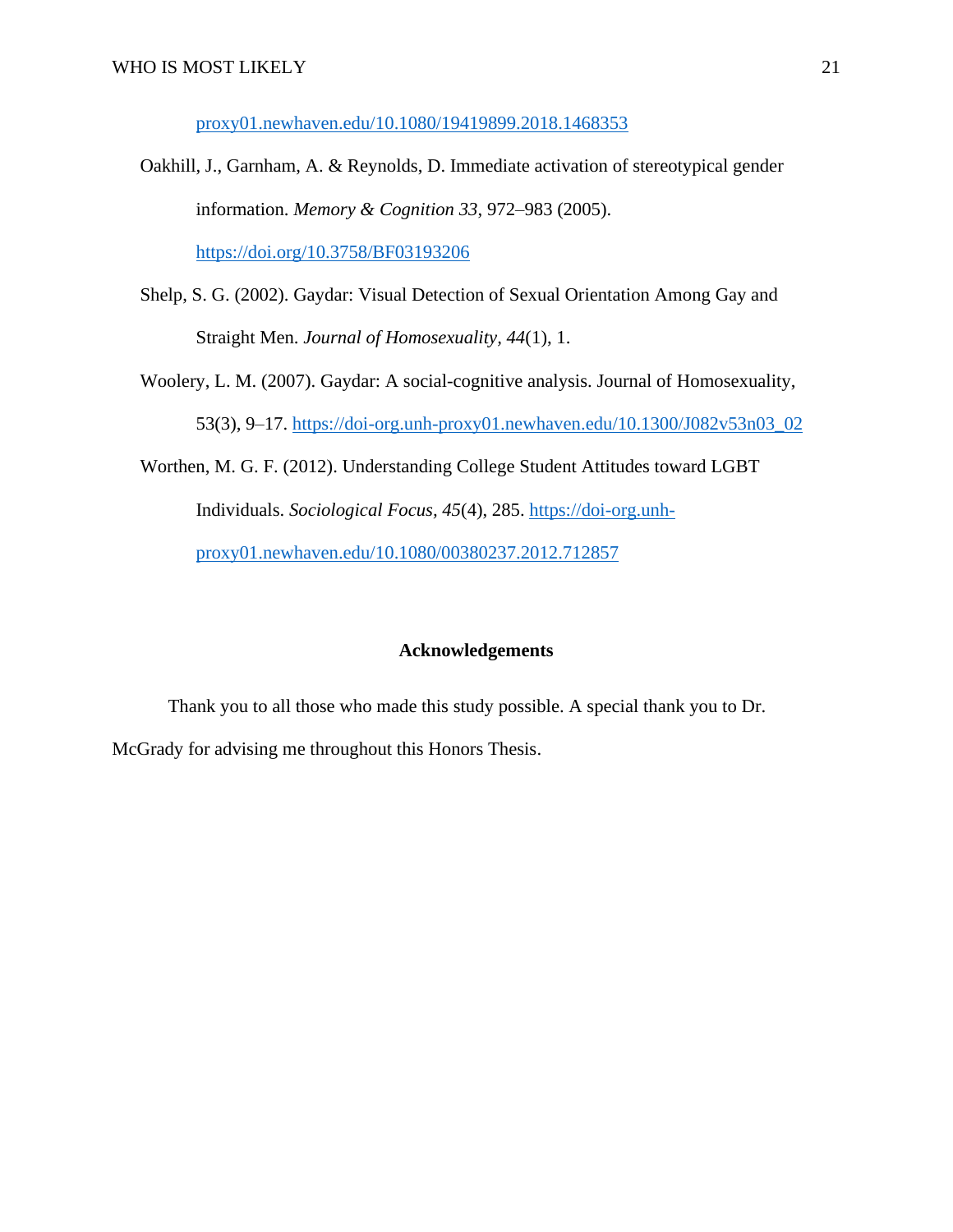#### **Appendix A**

1) How old are you?

2) In terms of gender identity, which of the following best describes how you think about

\_\_\_\_\_\_\_\_\_\_\_\_\_\_\_\_\_\_\_\_\_\_\_\_\_\_\_\_\_\_\_\_\_\_\_\_\_\_\_\_\_\_\_\_\_\_\_\_\_\_\_\_\_\_\_\_\_\_\_\_\_\_\_\_\_

yourself?

\_\_\_\_A) Female

 $\_\_B)$  Male

\_\_\_\_C) Nonbinary

\_\_\_\_D) Prefer not to say

3) Do you consider yourself to be transgender?

A) Yes

B) No

C) Prefer not to say

3) In terms of race, which of the following best describes you?

\_\_\_\_A) White or Caucasian

\_\_\_\_B) Black or African American

\_\_\_\_C) Asian or Pacific Islander

\_\_\_\_D) Hispanic or Latino

\_\_\_\_E) Native American or Alaskan Native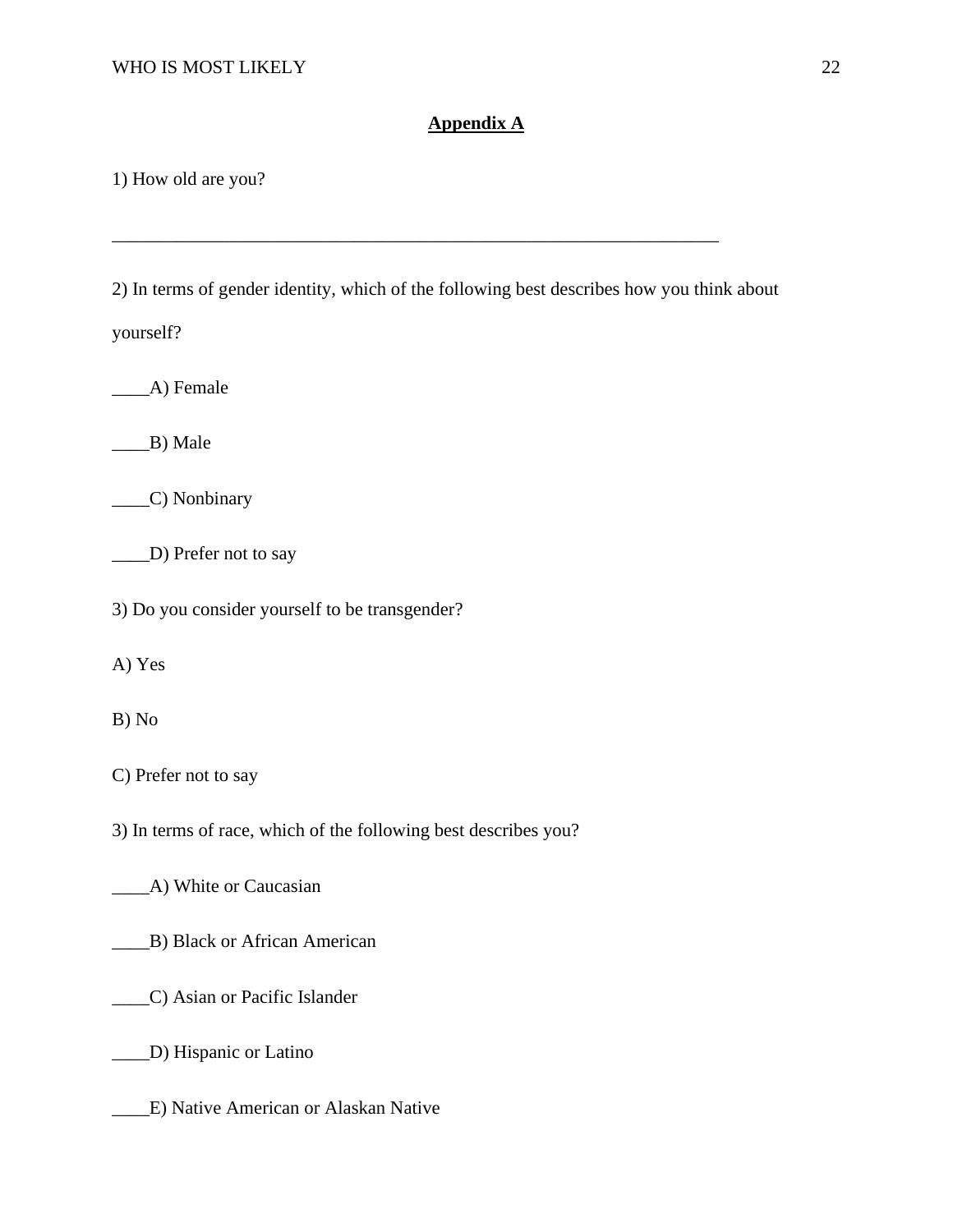\_\_\_\_F) Multiracial or Biracial

\_\_\_\_ G) A race/ethnicity not listed here

4) In terms or sexual identity, do you consider yourself to be:

\_\_\_\_A) Heterosexual or straight

\_\_\_\_B) Homosexual or gay

\_\_\_\_C) Bisexual

\_\_\_\_D) Asexual

\_\_\_\_E) Not listed (Please Specify) \_\_\_\_\_\_\_\_\_\_\_\_\_\_\_\_\_\_\_\_\_\_\_\_\_\_\_\_\_\_\_\_\_\_\_

\_\_\_ F) Prefer not to say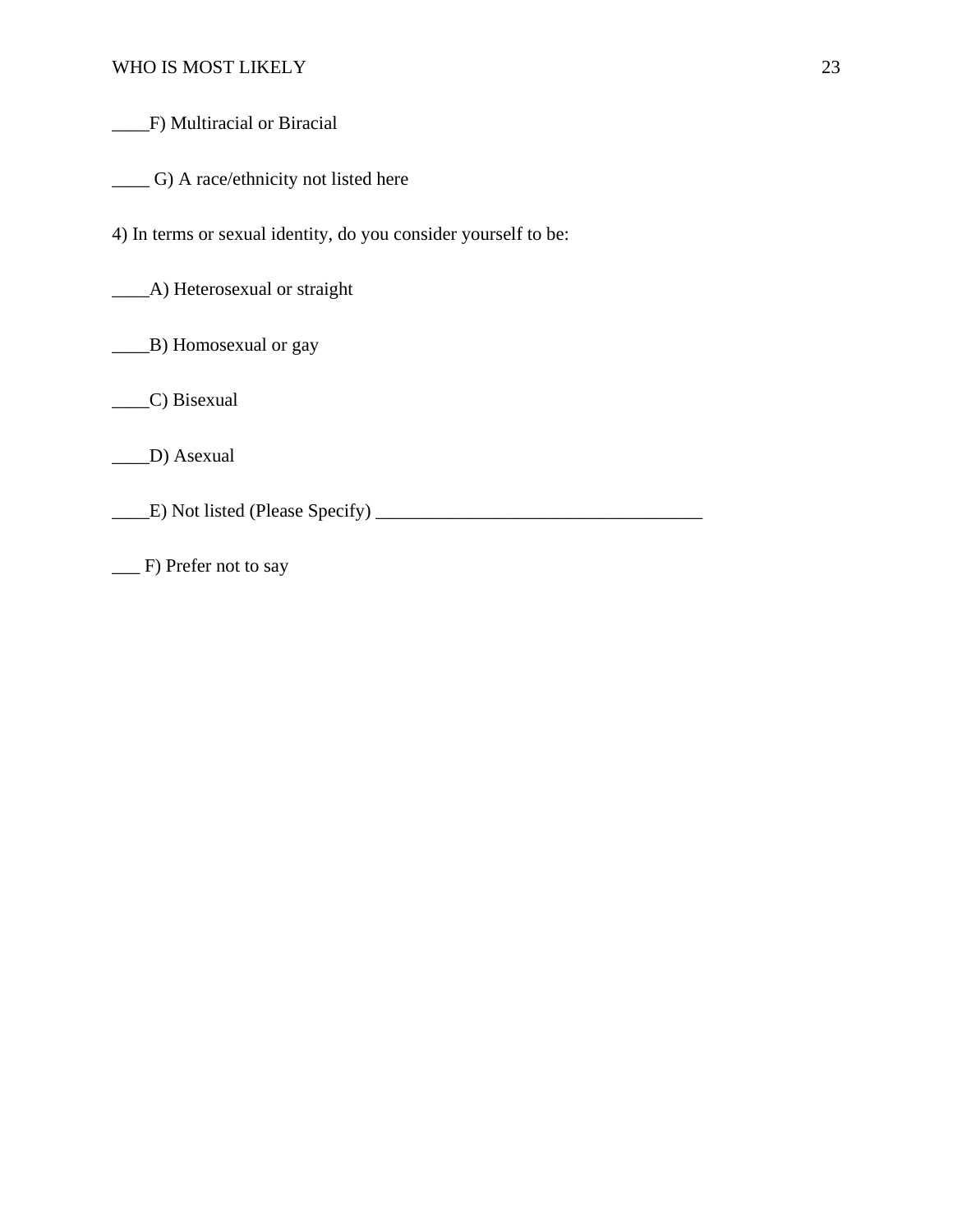#### **Appendix B**

#### Vignette #1

This person is currently a college student majoring in education with hopes of becoming a teacher. Their favorite genre of music is pop. They like to read romantic novels and cook in their spare time. They enjoy helping others. They want to have career that allows them to raise a family. They currently work in a bakery.

#### Vignette #2

This person is currently a college student majoring in business. Their favorite genre of music is rock. In their spare time they like to fix up cars and play videogames. They want to have a career that allows them to advance and take on leadership positions. They currently work at a car dealership.

#### Vignette #3

This person is currently a college student majoring in electrical engineering. Their favorite genre of music is rap. They spend their spare time working out with their friends and creating designs for building computers. In their spare time, they enjoy attending sporting events at their college. They want a career that allows them to help teams of engineers to complete projects. They currently work in construction.

#### Vignette #4

This person is currently in school for nursing. Their favorite genre of music is classical. They spend their spare time directing theater shows for a local community theater. They enjoy keeping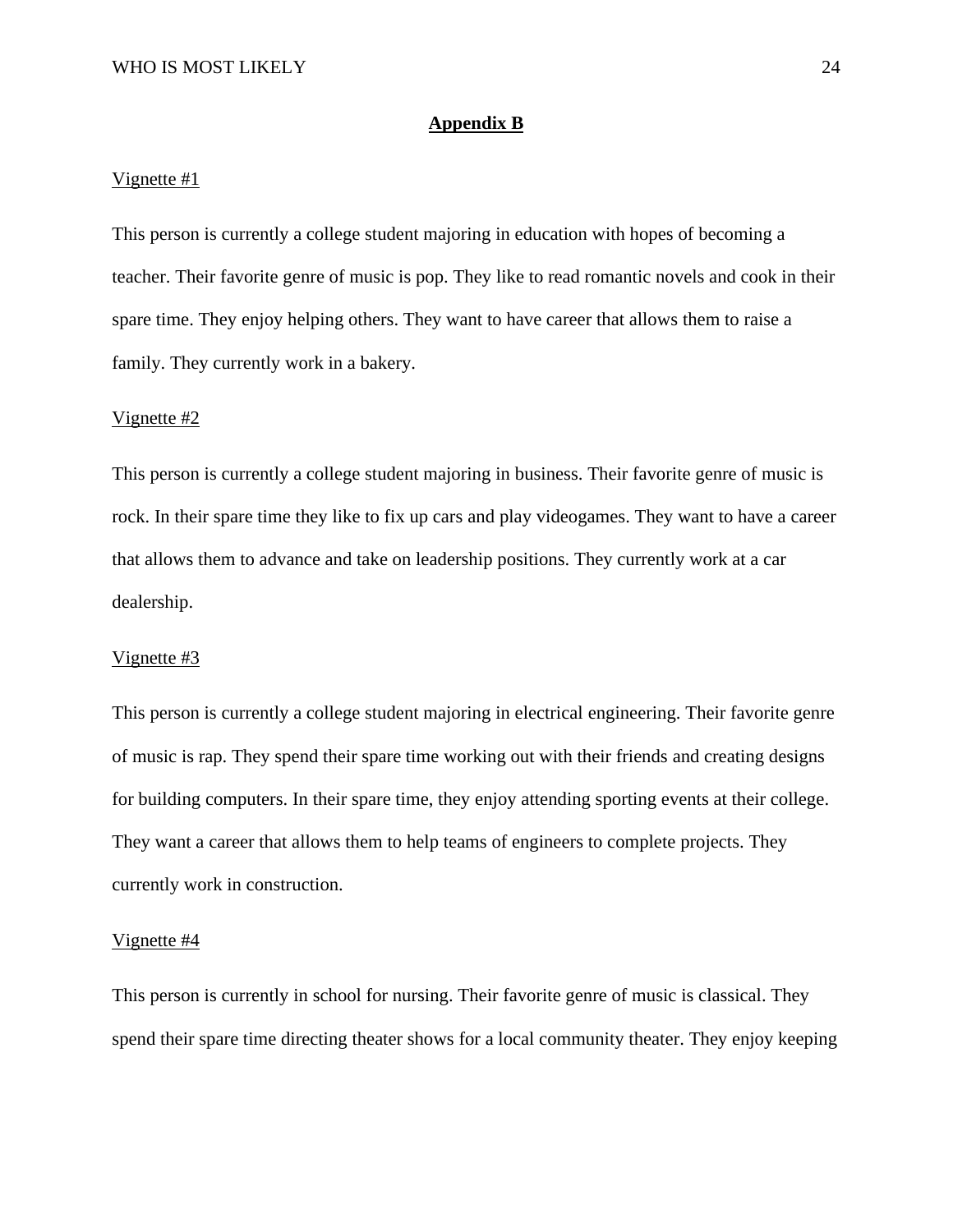up with the fashion industry. The want a career that allows them to manage care for others. They currently work as a barber.

#### Vignette #5

This person is currently in school for psychology. Their favorite genre of music is R&B. They spend their spare time watching comedy show and traveling. They enjoy paying attention to the news and the world around them and are involved with several local community service organizations. They want a career that does not restrict them and allows them to achieve whatever goals they set for themself. They currently work at a restaurant waiting tables.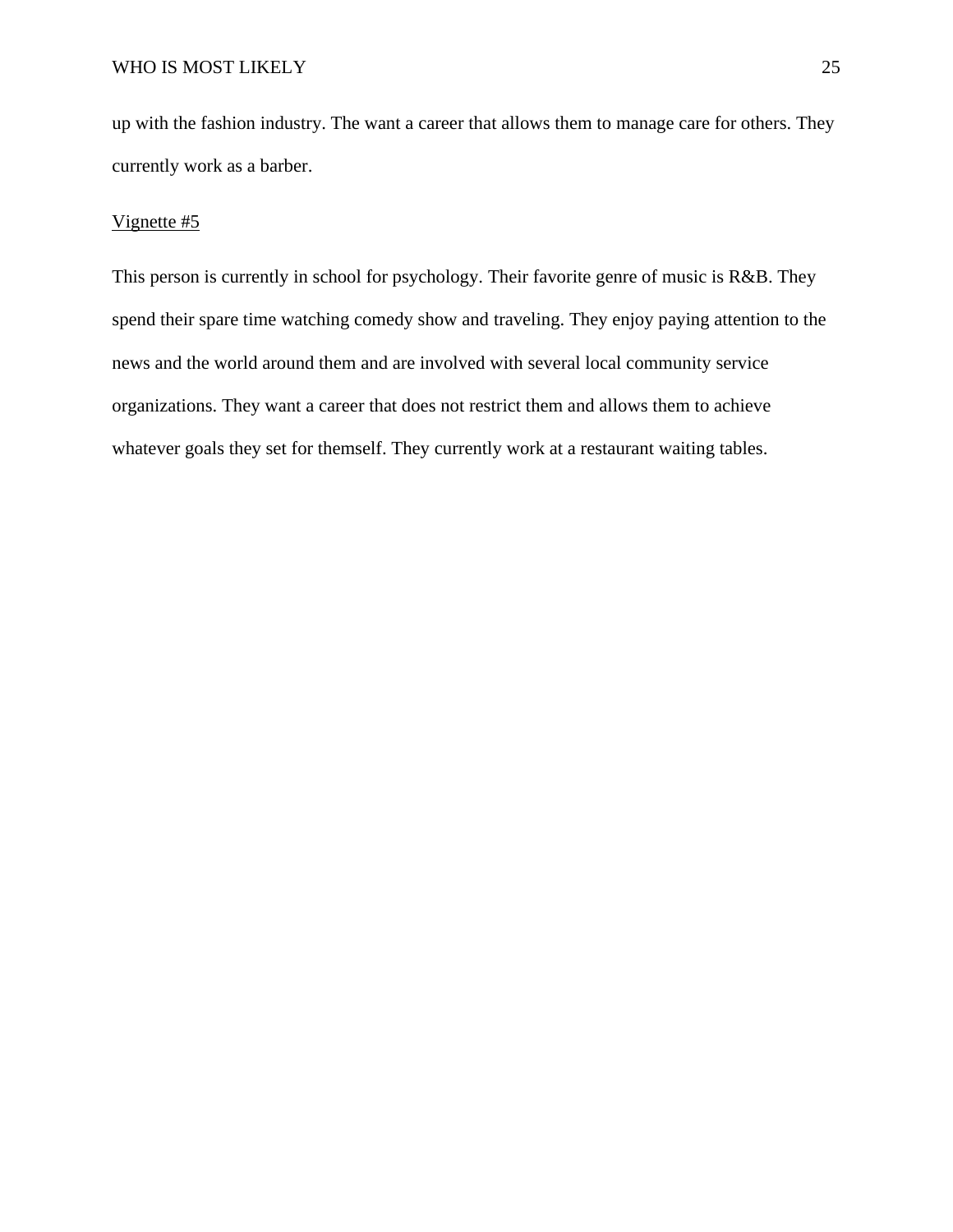#### **Appendix C**

1) How old is this individual?

2) In terms of gender identity, which of the following best describes how you perceive this individual?

\_\_\_\_\_\_\_\_\_\_\_\_\_\_\_\_\_\_\_\_\_\_\_\_\_\_\_\_\_\_\_\_\_\_\_\_\_\_\_\_\_\_\_\_\_\_\_\_\_\_\_\_\_\_\_\_\_\_\_\_\_\_\_\_\_

\_\_\_\_A) Female

 $\_\$ {B}) Male

\_\_\_\_C) Nonbinary

3) In terms of race, which of the following best describes this individual?

\_\_\_\_A) White or Caucasian

\_\_\_\_B) Black or African American

\_\_\_\_C) Asian or Pacific Islander

\_\_\_\_D) Hispanic or Latino

\_\_\_\_E) Native American or Alaskan Native

\_\_\_\_F) Multiracial or Biracial

\_\_\_\_ G) A race/ethnicity not listed here

4) In terms or sexual identity, do you perceive this individual:

\_\_\_\_A) Heterosexual or straight

\_\_\_\_B) Homosexual or gay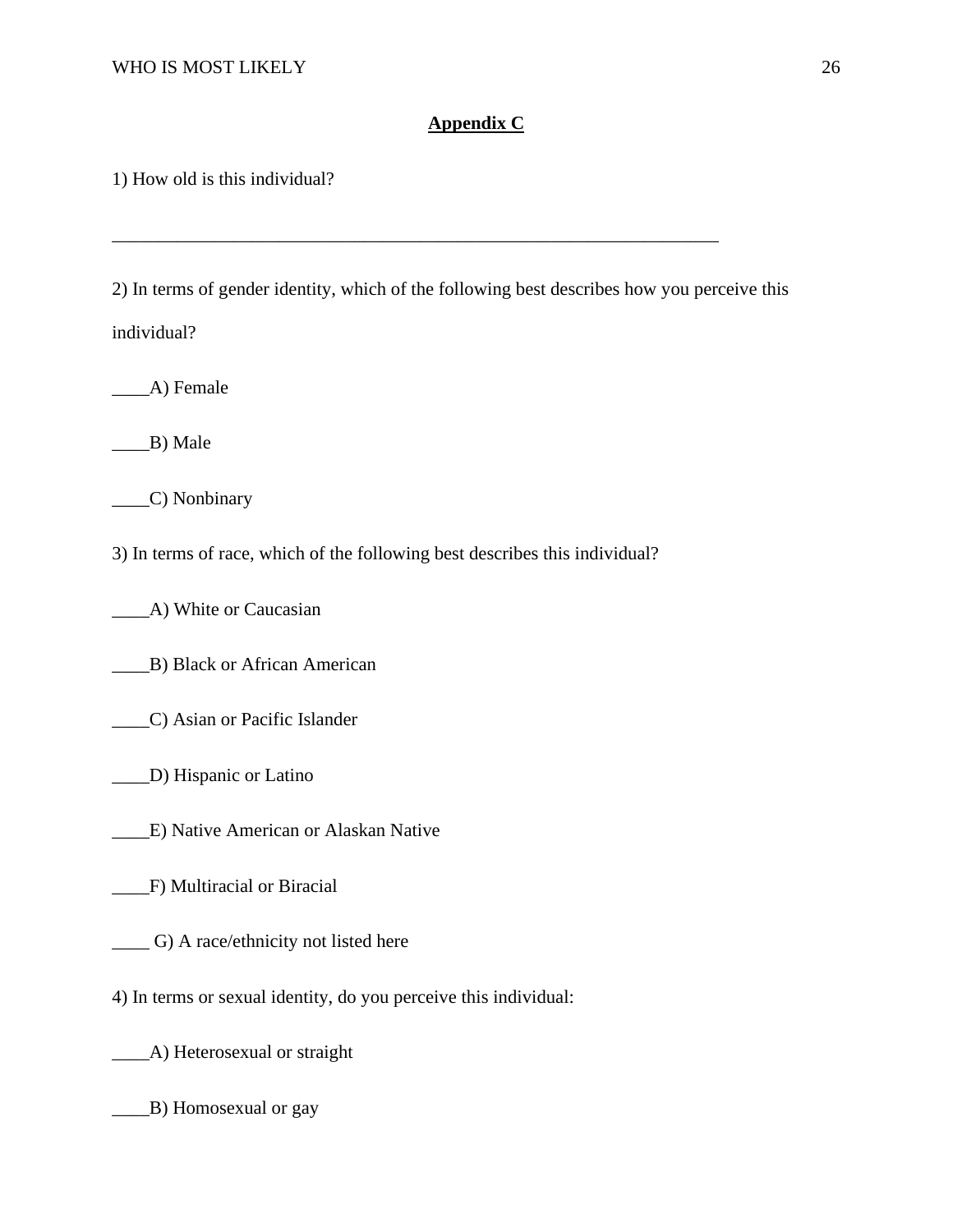\_\_\_\_C) Bisexual

\_\_\_\_D) Asexual

\_\_\_\_E) An identity not listed here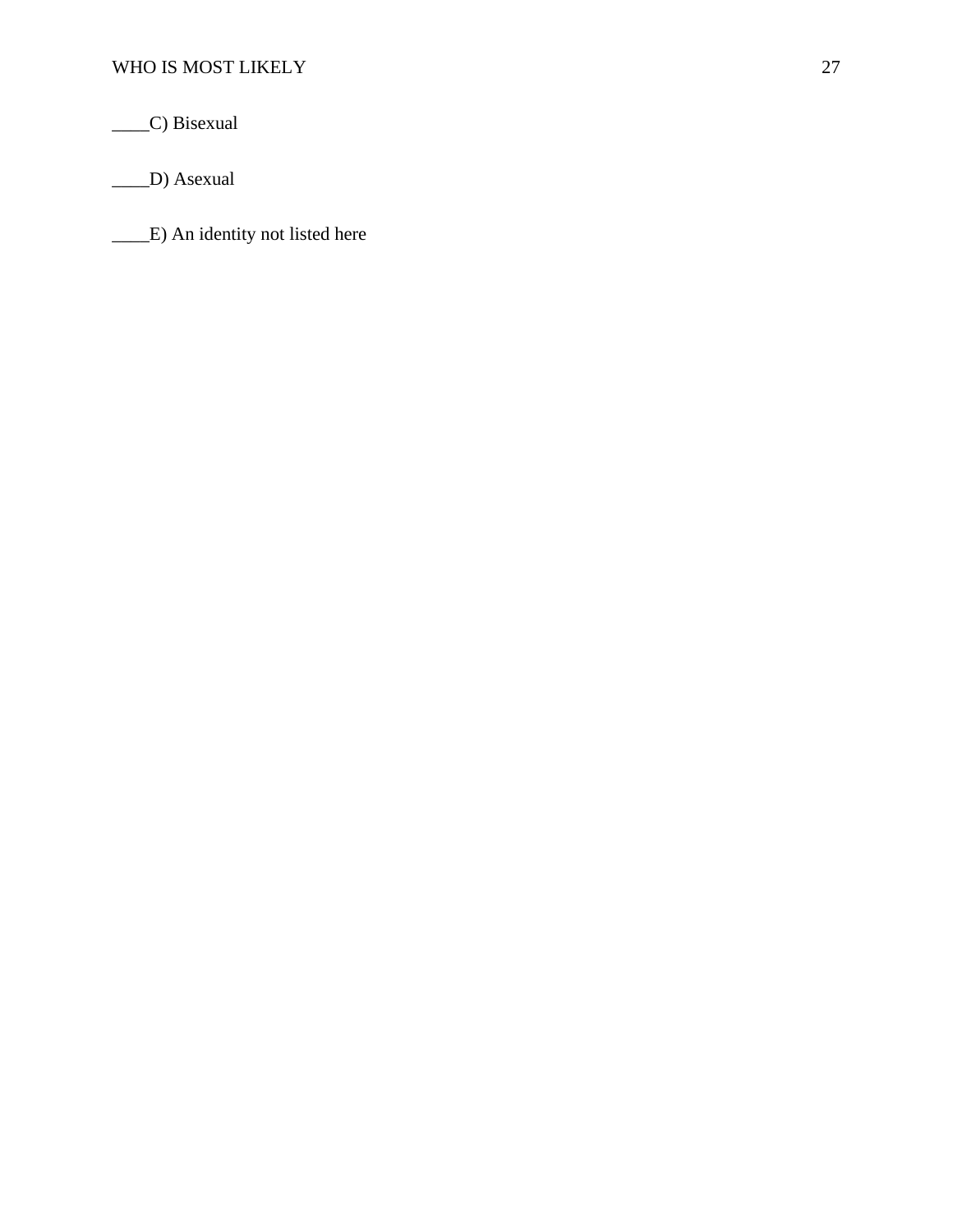### **Appendix D**

Indicate your level of agreement with each of the following statements:

It is disrespectful to swear in the presence of a lady.

- 1. Strongly agree
- 2. Agree
- 3. Somewhat disagree
- 4. Undecided
- 5. Somewhat disagree
- 6. Disagree
- 7. Strongly disagree

The initiative in courtship should usually come from the man.

- 1. Strongly agree
- 2. Agree
- 3. Somewhat disagree
- 4. Undecided
- 5. Somewhat disagree
- 6. Disagree
- 7. Strongly disagree

Women should have as much sexual freedom as men.

- 1. Strongly agree
- 2. Agree
- 3. Somewhat disagree
- 4. Undecided
- 5. Somewhat disagree
- 6. Disagree
- 7. Strongly disagree

Women with children should not work outside the home if they don't have to financially.

- 1. Strongly agree
- 2. Agree
- 3. Somewhat disagree
- 4. Undecided
- 5. Somewhat disagree
- 6. Disagree
- 7. Strongly disagree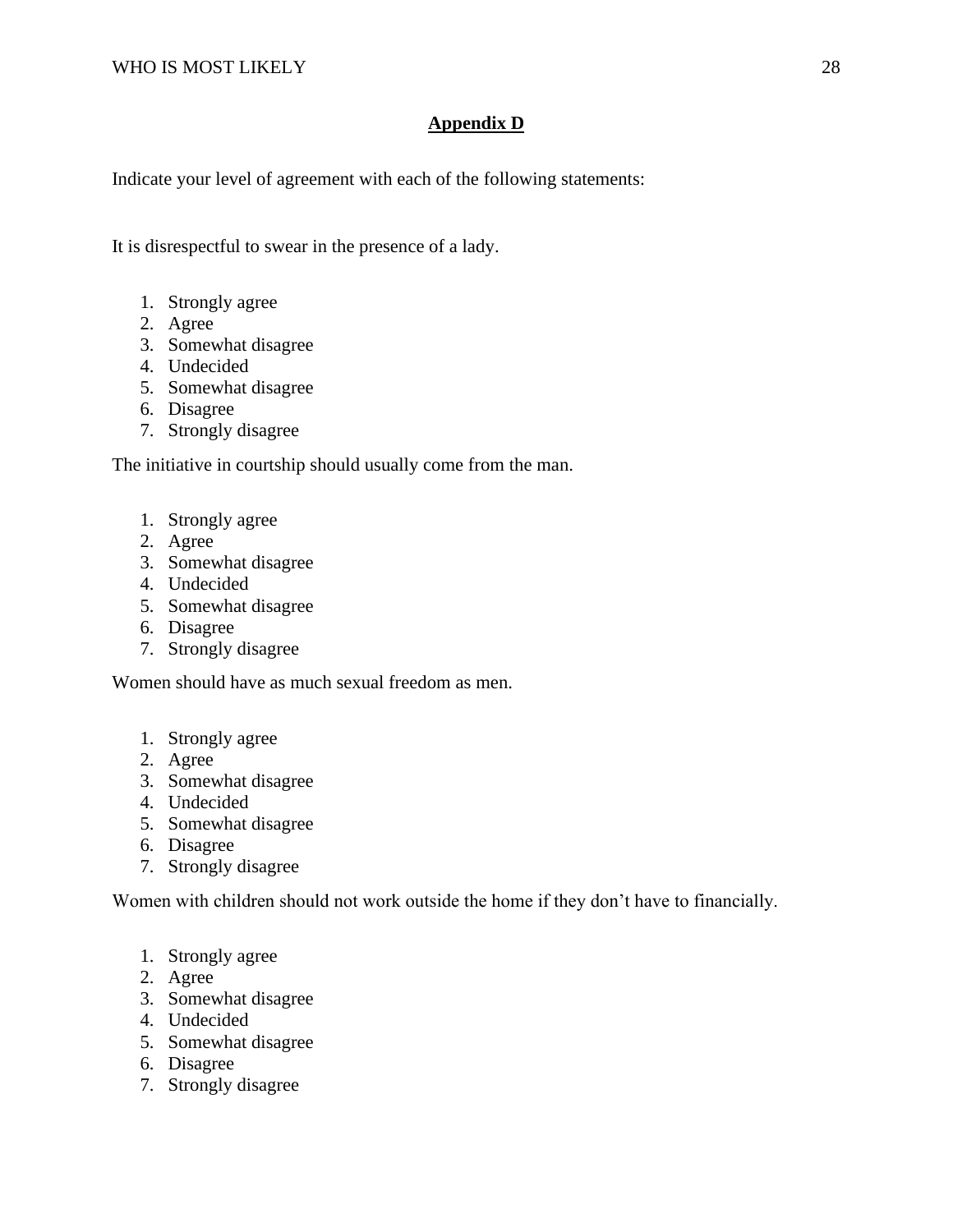The husband should be regarded as the legal representative of the family group in all matters of

law.

- 1. Strongly agree
- 2. Agree
- 3. Somewhat disagree
- 4. Undecided
- 5. Somewhat disagree
- 6. Disagree
- 7. Strongly disagree

Except perhaps in very special circumstances, a man should never allow a woman to pay the taxi, buy the tickets, or pay the check.

- 1. Strongly agree
- 2. Agree
- 3. Somewhat disagree
- 4. Undecided
- 5. Somewhat disagree
- 6. Disagree
- 7. Strongly disagree

Men should continue to show courtesies to women such as holding open the door or helping

them on with their coats.

- 1. Strongly agree
- 2. Agree
- 3. Somewhat disagree
- 4. Undecided
- 5. Somewhat disagree
- 6. Disagree
- 7. Strongly disagree

It is ridiculous for a woman to run a train and a man to sew clothes.

- 1. Strongly agree
- 2. Agree
- 3. Somewhat disagree
- 4. Undecided
- 5. Somewhat disagree
- 6. Disagree
- 7. Strongly disagree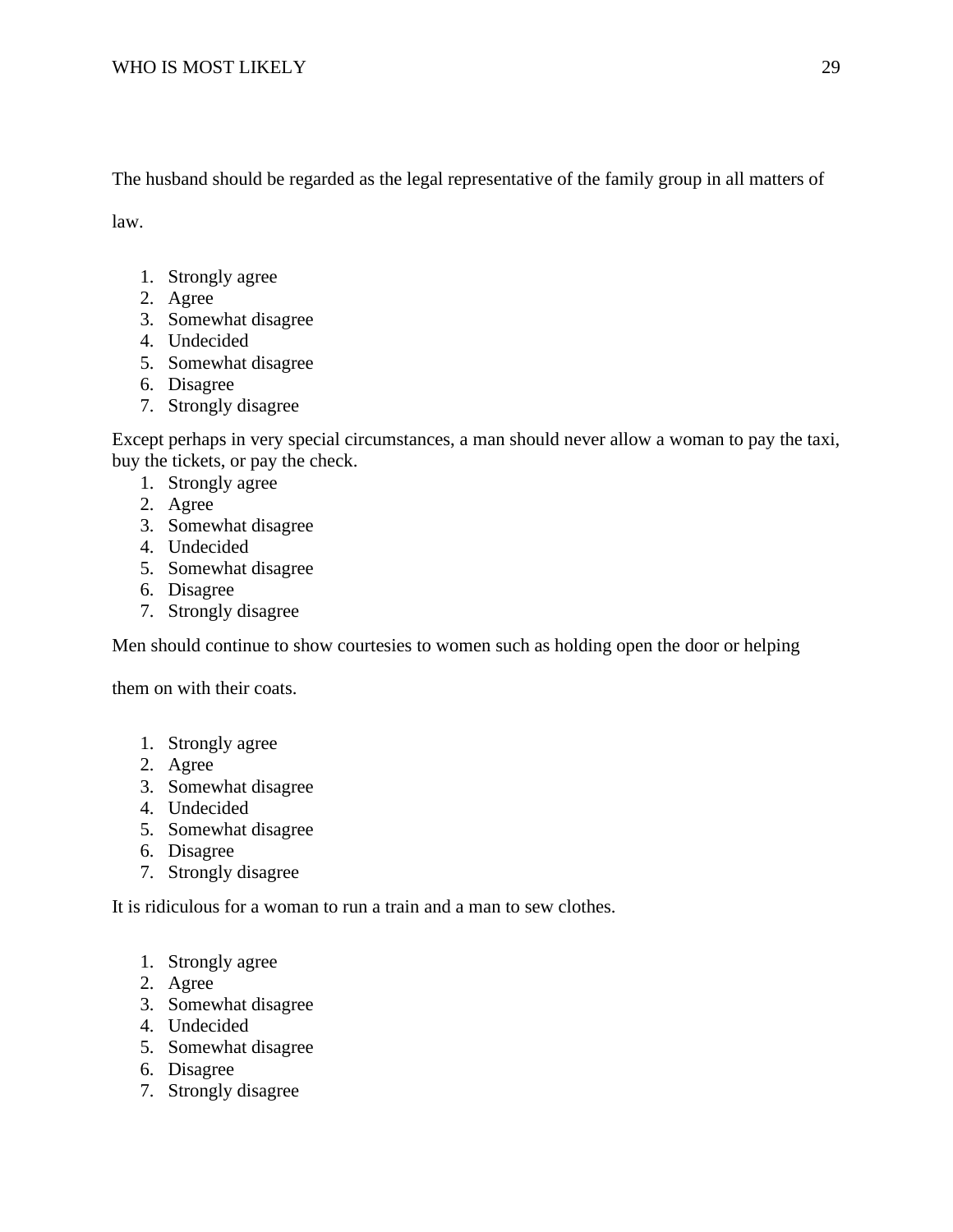Women should be concerned with their duties of childbearing or house-tending, rather than with the desires for professional and business careers.

- 1. Strongly agree
- 2. Agree
- 3. Somewhat disagree
- 4. Undecided
- 5. Somewhat disagree
- 6. Disagree
- 7. Strongly disagree

Swearing and obscenity is more repulsive in the speech of a woman than a man.

- 1. Strongly agree
- 2. Agree
- 3. Somewhat disagree
- 4. Undecided
- 5. Somewhat disagree
- 6. Disagree
- 7. Strongly disagree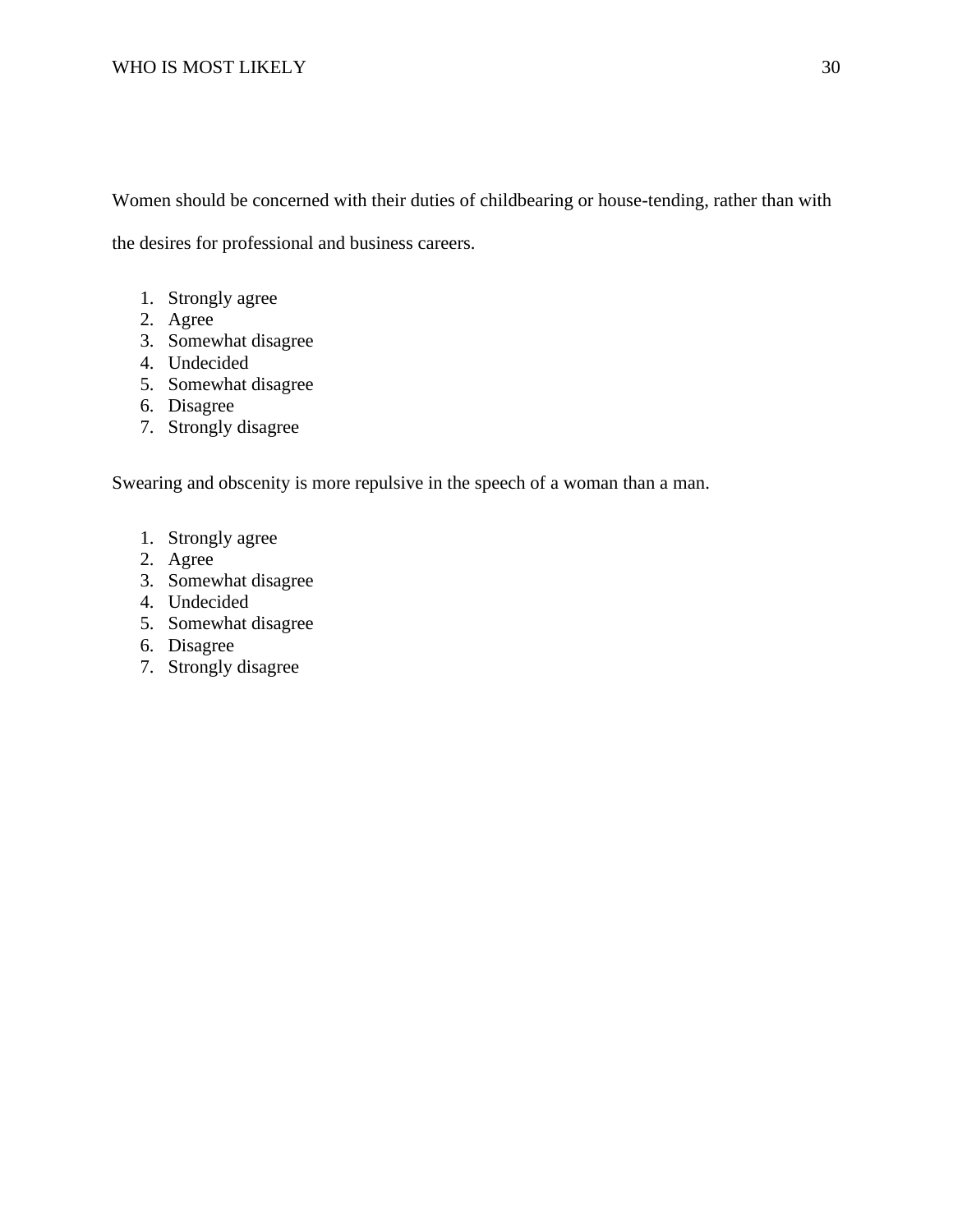#### **Appendix E**

#### **Research Consent Form**

# **Please read the following in full and click "Agree" to indicate your consent and to begin the study.**

#### **Purpose of the Study:**

The purpose of this study is to investigate stereotyping and examine what demographics are most likely to engage in it.

#### **Procedure:**

Participants will self-report demographic information. They will then be presented with a few vignettes to describe individuals. The vignettes will be followed questions about traits and characteristics some of which will examine stereotypes

#### **Confidentiality:**

The survey will ask for demographic information, but it will not ask for any information that could be used to correctly identify participants. At no point in the survey will you be asked to provide any identifiable information about yourself. All data is stored in password-protected computers and analyzed only in aggregate form.

#### **Participation:**

Participation in this study is voluntary. If at any point throughout the study individuals no longer want to participate, they the reserve the right to withdrawal consent and stop participating. You may simply close the browser at any point to halt your participation in the study.